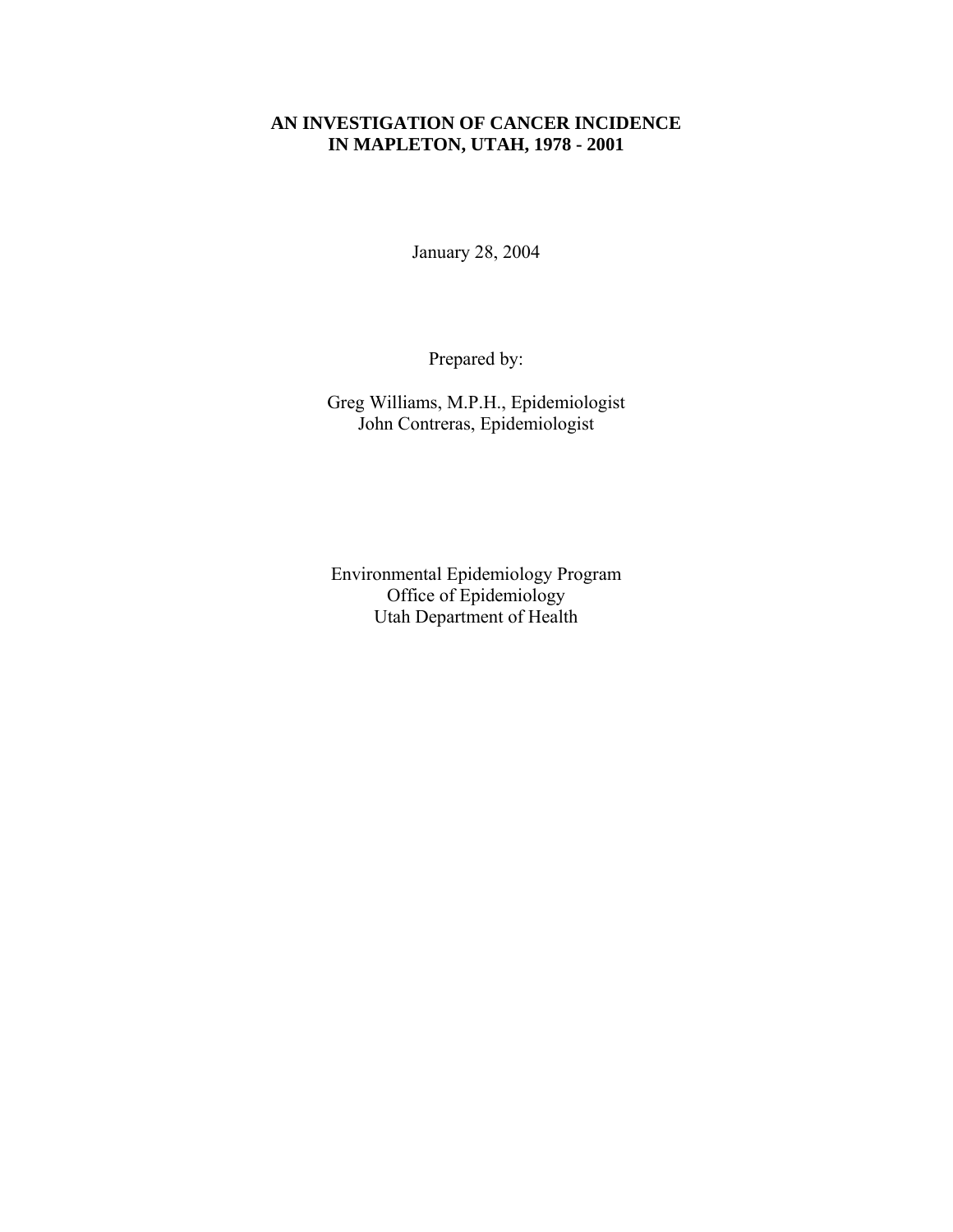# **TABLE OF CONTENTS**

| . 12<br>Female Breast Cancer |  |
|------------------------------|--|
|                              |  |
|                              |  |
|                              |  |
|                              |  |
|                              |  |
|                              |  |
|                              |  |
|                              |  |
|                              |  |
|                              |  |
|                              |  |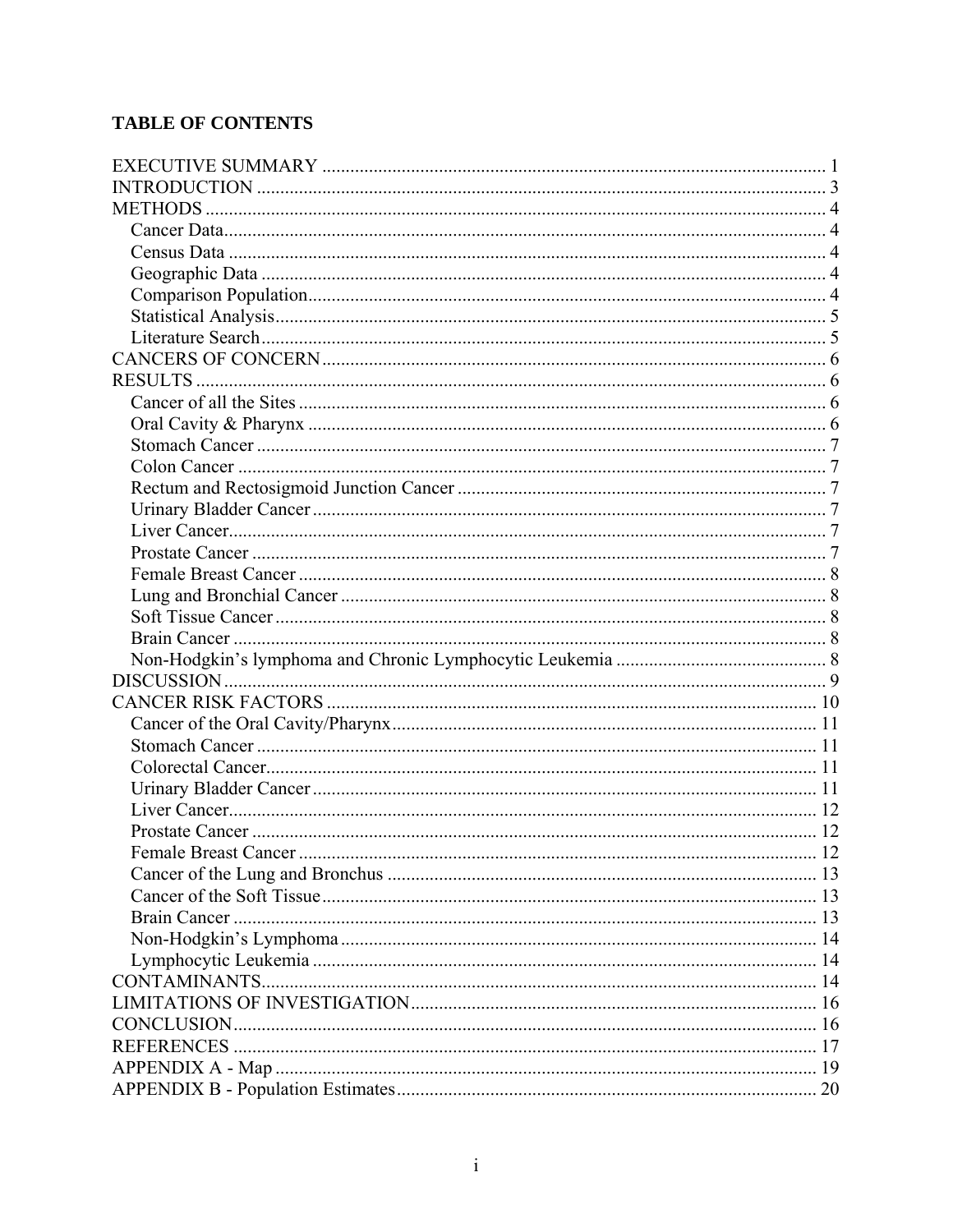| 26 |
|----|
|    |
|    |
|    |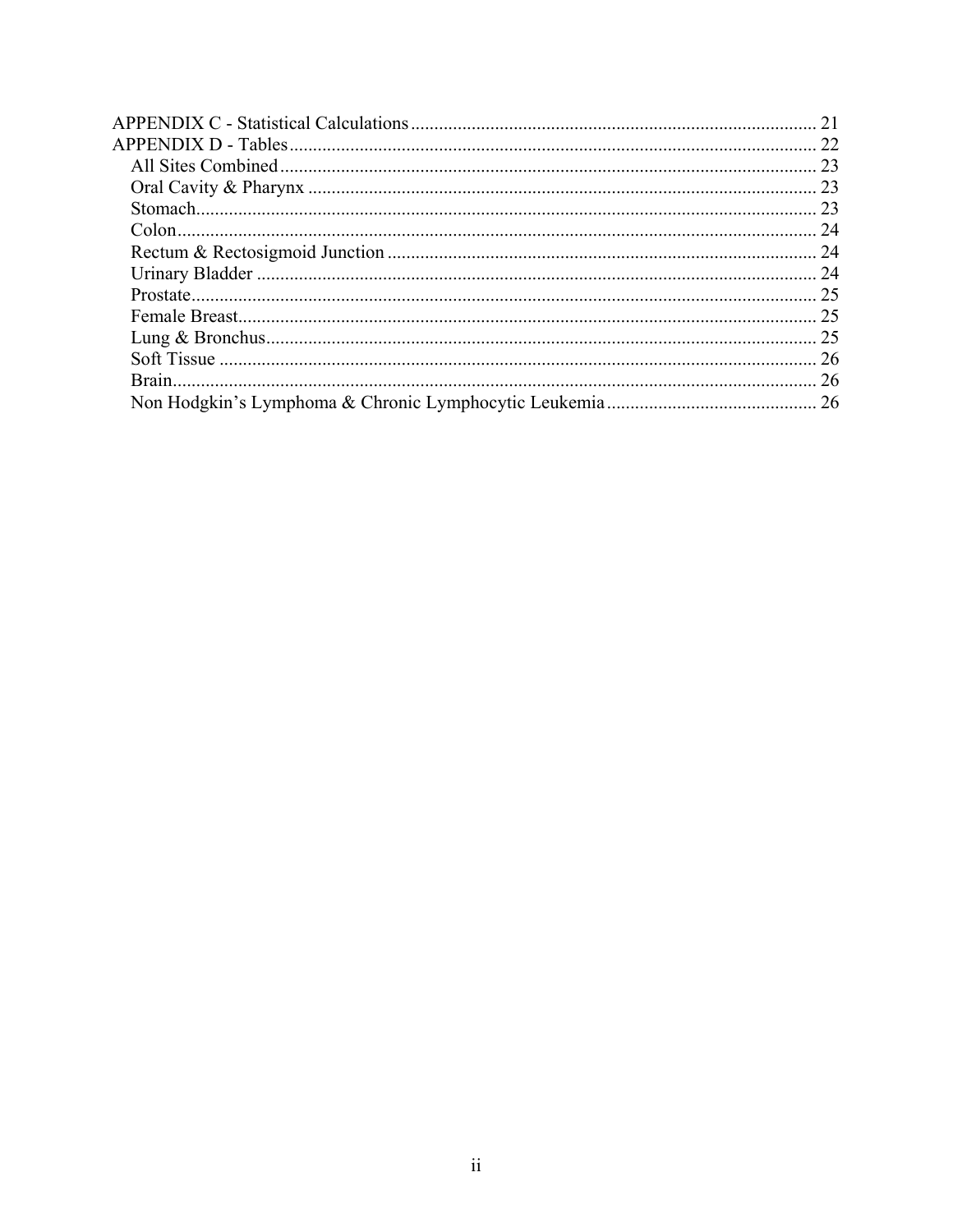# <span id="page-3-0"></span>**AN INVESTIGATION OF CANCER INCIDENCE IN MAPLETON, UTAH, 1978-2001**

January 28, 2004

 Environmental Epidemiology Program Office of Epidemiology Utah Department of Health

### **EXECUTIVE SUMMARY**

Mapleton, Utah is a town located approximately 10 miles southeast of Provo in Utah County. In 1978, the Utah Division of Water Quality detected increased nitrate levels in the ground water beneath Mapleton. At that time, the Utah Division of Water Quality estimated that less than one percent of Mapleton's population was utilizing private wells as a source of drinking water. Currently all Mapleton residents are on the public water system that (historically) has not exceeded the Environmental Protection Agency's Maximum Contaminant Level of 10 mg/L for nitrate.

In 1986, a containment pond located within the former Trojan Corporation property, now Ensign-Bickford Industries, Inc., ruptured and released nitric acid into the soil and ground water. Some residents of Mapleton perceived that the numbers of cancers in Mapleton have been increasing and speculated that the source for the increased cancers in their community was associated with the increased levels of nitrate and Royal Demolition Explosive (RDX) in the private drinking wells. The closer the private wells were located to Ensign-Bickford Industries, Inc. the higher the contamination of nitrates  $(>10 \text{ mg/L})$  and RDX. As a result, in 1989 the Utah Department of Environmental Quality requested quarterly testing of private wells in Mapleton for nitrate levels. The State of Utah and Ensign-Bickford Industries, Inc. signed a stipulation and Consent Agreement in 1991 that required Ensign-Bickford Industries, Inc. to continue quarterly sampling in conjunction with the Utah Division of Water Quality. This sampling process is still ongoing, and as of 1999, active remediation of the ground water has been ongoing. No private water users are consuming their well water for culinary purposes. All constituents are in the process of removal. Nitrate across the area is now below the drinking water MCL of 10 mg/L. In addition, the public drinking wells in Mapleton have all tested negative for RDX contamination with the exception of Mapleton Well #1. There have been no reports of residents consuming water from this well since November of 1994. Mapleton Well #1 is currently under remediation.

In October of 1994, the Utah County Health Department requested assistance from the Bureau of Epidemiology, Utah Department of Health, in conducting an epidemiologic investigation of cancer rates in Mapleton. In April 1995, a cancer cluster investigation of Mapleton, census tract 10301, was conducted using reported cases of cancer from 1978 through 1993. The results of the 1995 investigation found statistically significant increases in rates of prostate cancer, cancer of the soft tissue, and chronic lymphocytic leukemia in at least one period (three time intervals were evaluated) as compared to Salt Lake County. In 1997, a second investigation was conducted in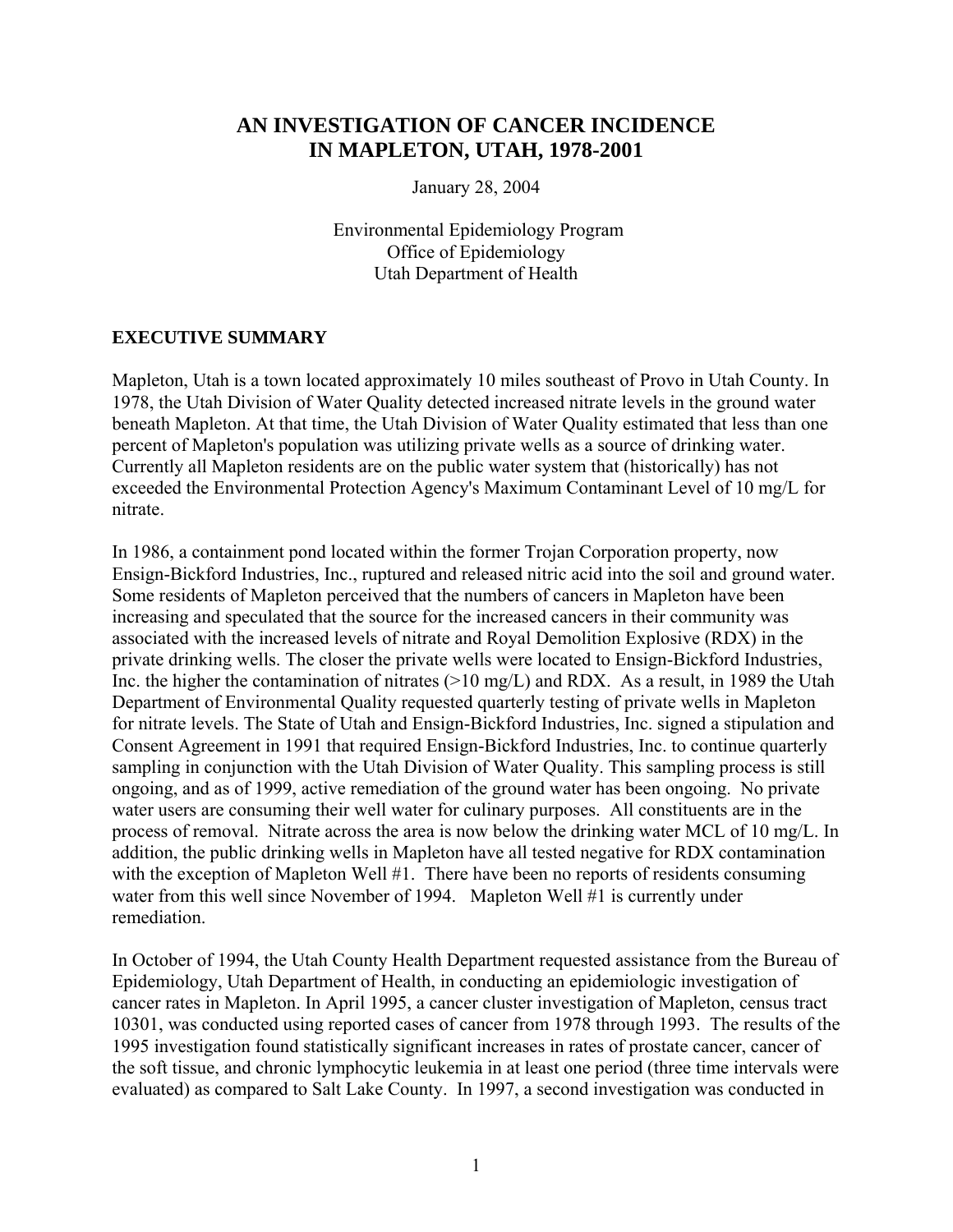census tract 10301 that included an additional two years of cancer data (1994 and 1995). The results of the 1997 investigation identified statistically significant increases in cancer from all the sites combined, prostate cancer, cancer of the soft tissue, and chronic lymphocytic leukemia in at least one period (five time intervals were evaluated) as compared to Salt Lake County. Neither the 1995 nor the 1997 investigations identified a statistically significant elevation of cancer rates for cancers that are believed to potentially be associated with chronic nitrates or RDX exposures. The reported cancer cases for both investigations were obtained from the Utah Cancer Registry.

In 2003, the Office of Epidemiology (previously called the Bureau of Epidemiology) examined the cancer incidence in Mapleton (census tract 10301), with an additional six years of data (1996 - 2001). This allowed this investigation to examine 24 years of cancer data (1978 - 2001) in Mapleton, as a follow-up to the two previous cancer cluster investigations. This investigation, however, applied the state of Utah as the comparison population.

Cancer data for this investigation were obtained from the Utah Cancer Registry for census tract 10301 and for the state of Utah. The year 2001 was the most recent year for which complete data were available. Population demographics for Mapleton (census tract 10301) and the state of Utah were obtained from the 1970, 1980, 1990, and 2000 U.S. Census Data.

The results of this investigation did not find a statistically significant excess of cancer in Mapleton as compared to the state of Utah. This investigation found one cancer (soft tissue) that was significantly elevated in only one of the periods (1997 - 2001) evaluated and cumulatively from 1978 - 2001 (six time intervals were evaluated). An established mechanism for carcinogenicity does not exist between the contaminants of concern in this investigation and cancer of the soft tissue.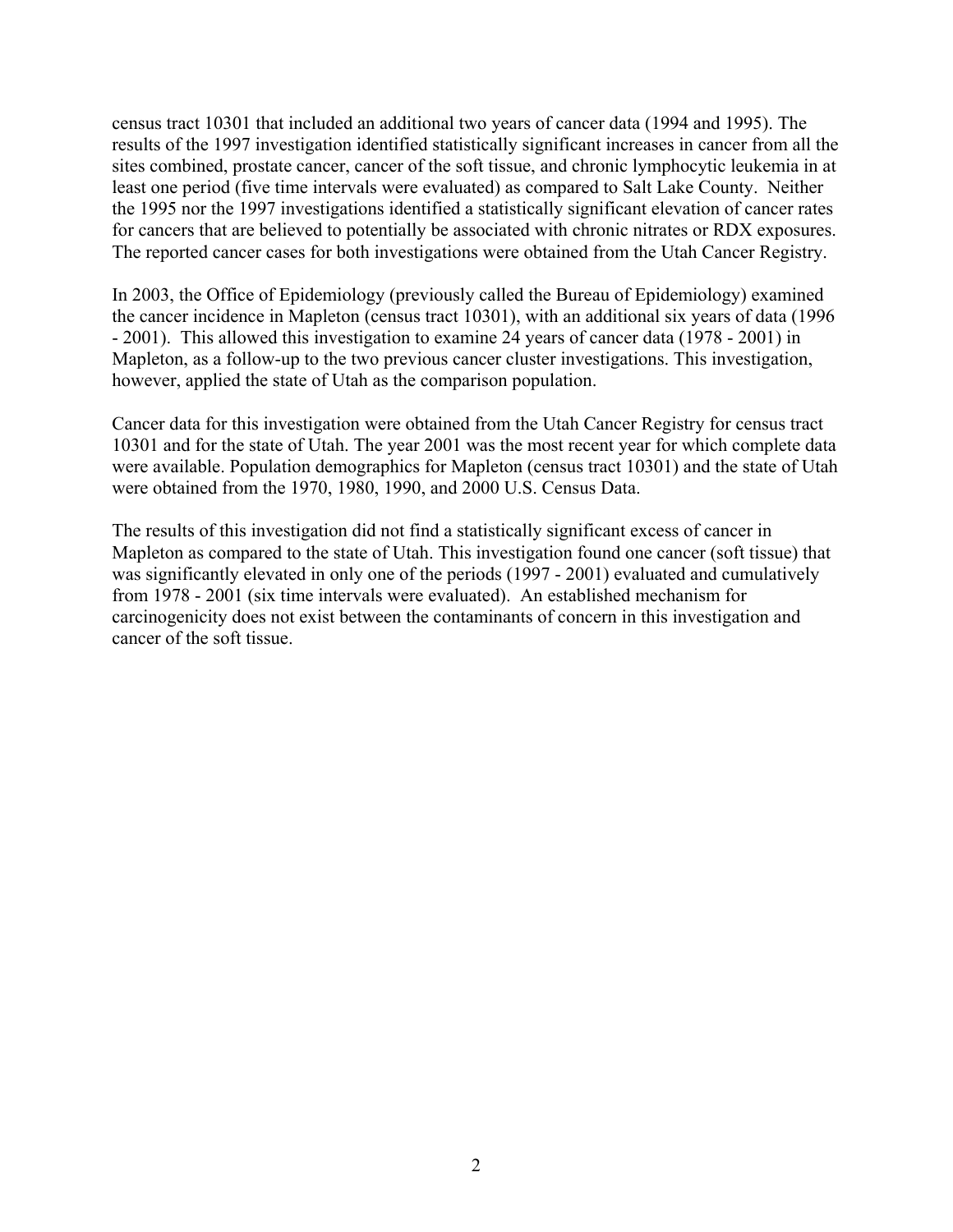# <span id="page-5-0"></span>**AN INVESTIGATION OF CANCER INCIDENCE IN MAPLETON, UTAH, 1978-2001**

January 28, 2004 Environmental Epidemiology Program Office of Epidemiology Utah Department of Health

# **INTRODUCTION**

Mapleton, Utah is a town located approximately 10 miles southeast of Provo in Utah County. In 1978, the Utah Division of Water Quality detected increased nitrate levels in the ground water beneath Mapleton. At that time, the Utah Division of Water Quality estimated less than one percent of Mapleton's population was utilizing private wells as a source of drinking water. All Mapleton residents are on the public water system that (historically) has not exceeded the Environmental Protection Agency's Maximum Contaminant Level (MCL) of 10 mg/L for nitrate.

In 1986, a containment pond located within the former Trojan Corporation, now Ensign-Bickford Industries, Inc., ruptured and released nitric acid and Royal Demolition Explosive (RDX) into the soil and ground water. The closer the private wells were located to Ensign-Bickford Industries, Inc. the higher the contamination of nitrates  $(>10 \text{ mg/L})$  and RDX. As a result, the Utah Department of Environmental Quality requested the quarterly testing of private wells in Mapleton for nitrate levels in 1989. The State of Utah and Ensign-Bickford Industries, Inc. signed a stipulation and Consent Agreement in 1991 that required Ensign-Bickford Industries, Inc. to continue quarterly sampling in conjunction with the Utah Division of Water Quality.

In October of 1994, the Utah County Health Department requested assistance from the Bureau of Epidemiology, Utah Department of Health, in conducting an epidemiologic investigation of cancer rates in Mapleton (census tract 10301). In April 1995, a cancer cluster investigation of Mapleton was conducted using cancer data from 1978 to1993. The results of the 1995 investigation found prostate cancer, cancer of the soft tissue, and chronic lymphocytic leukemia to be statistically significantly elevated in at least one of the three periods evaluated as compared to Salt Lake County. In October 1997, a second investigation was conducted that included an additional two years of cancer data (1994 and 1995). The results of the 1997 investigation found cancer from all the sites combined, prostate cancer, cancer of the soft tissue, and chronic lymphocytic leukemia to be statistically significantly elevated in at least one of the five periods evaluated as compared to Salt Lake County. The 1995 and 1997 investigations could not establish any etiologic carcinogenic association to chronic nitrate or RDX exposure based on the cancers that were significantly elevated (UDOH 1997).

The Office of Epidemiology (formerly called the Bureau of Epidemiology), Environmental Epidemiology Program began this investigation of cancer incidence in Mapleton, with an additional six years of data (1996 - 2001). This allowed this investigation to examine 24 years of cancer data (1978 - 2001) in Mapleton (census tract 10301), as a follow-up to the two previous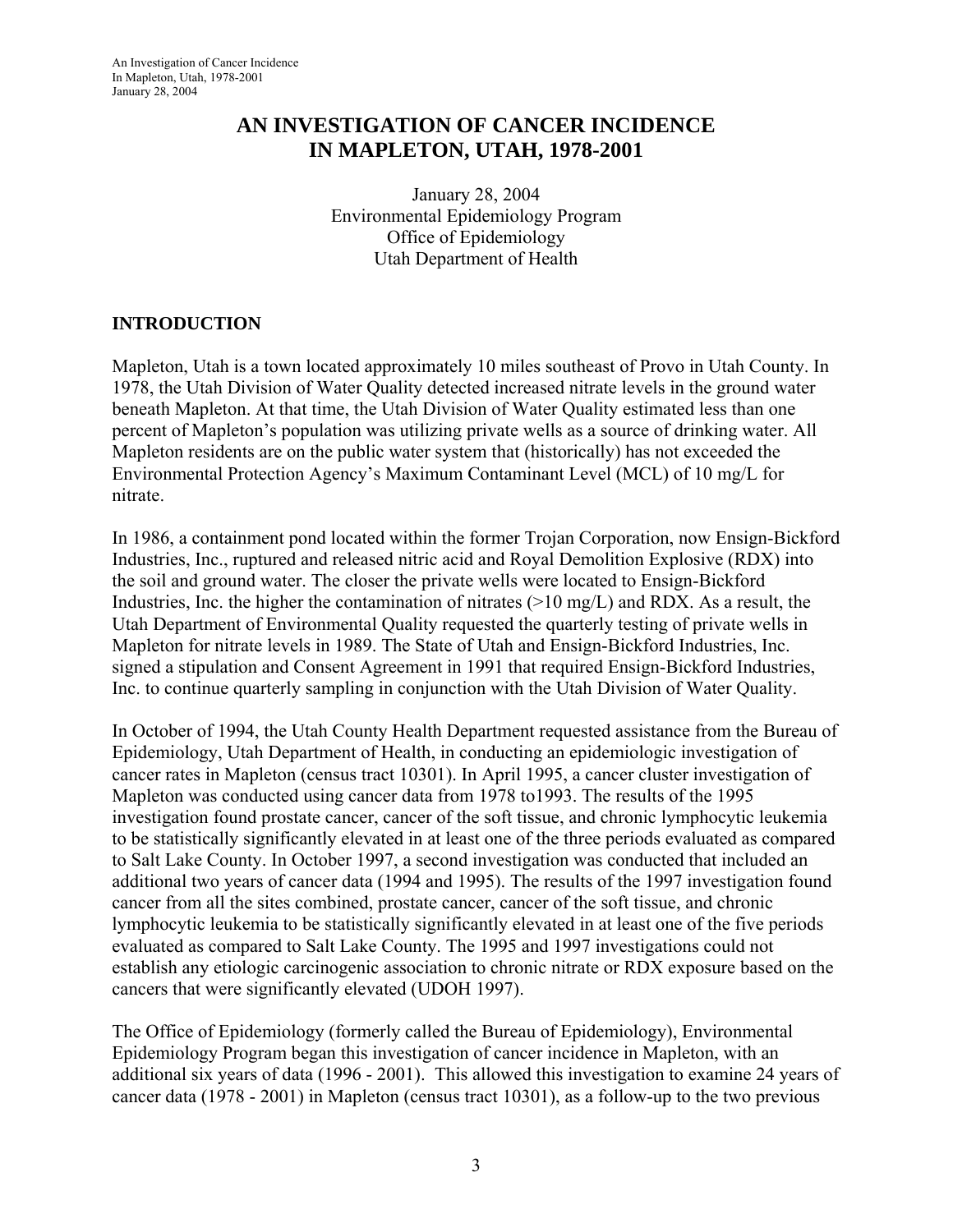<span id="page-6-0"></span>cancer cluster investigations. The purpose of this investigation is to determine if cancer cases are occurring at a significantly greater rate in Mapleton (census tract 10301) as compared to the state of Utah from 1978 - 2001. A map showing the location of the study area in relation to the surrounding area and Ensign-Bickford properties is presented in Appendix A.

# **METHODS**

#### *Cancer Data*

Data for this investigation were obtained directly from the Utah Cancer Registry. The Utah Cancer Registry receives reports on each newly diagnosed case of cancer in Utah from hospitals, radiation therapy facilities, pathology laboratories, nursing homes, and physicians. Each newly diagnosed case is assigned to the census tract of residence at the time of diagnosis.

Data from the Utah Cancer Registry were separated by cancer site/type, gender, age group, and the year of diagnosis for the residents of Mapleton (census tract 10301) and the state of Utah (minus the reported cases in census tract 10301). Cases were grouped by year into periods. The following periods were used: 1978 - 1981 (four years), 1982 - 1986 (five years), 1987 - 1991 (five years), 1992 - 1996 (five years), 1997 - 2001 (five years), and 1978 - 2001 (24 years). The year 2001 was the most recent year for which a complete dataset was available.

#### *Census Data*

The population demographics for Mapleton (census tract 10301) and the state of Utah were obtained from the 1970, 1980, 1990, and 2000 U.S. Census Data, provided electronically by Geolytics CensusCD products. The intercensal populations were estimated linearly based on the 1970, 1980, 1990, and 2000 populations. The population estimates were based on the assumption of a constant rate of growth. A table of population estimates used in this report is presented in Appendix B.

### *Geographic Data*

Census tract 10301 was selected for this study based on the correspondence of the tract boundary to the city boundary of Mapleton. The census tract for Mapleton 10301 has remained almost constant throughout the study period (see Map in Appendix A).

### *Comparison Population*

A comparison population to the study population was selected in order to evaluate whether the observed number of cases in the study population was statistically significantly different from the number of expected cases if the members had not been at any special risk. The state of Utah (minus census tract 10301) was used as the comparison population for this investigation. In the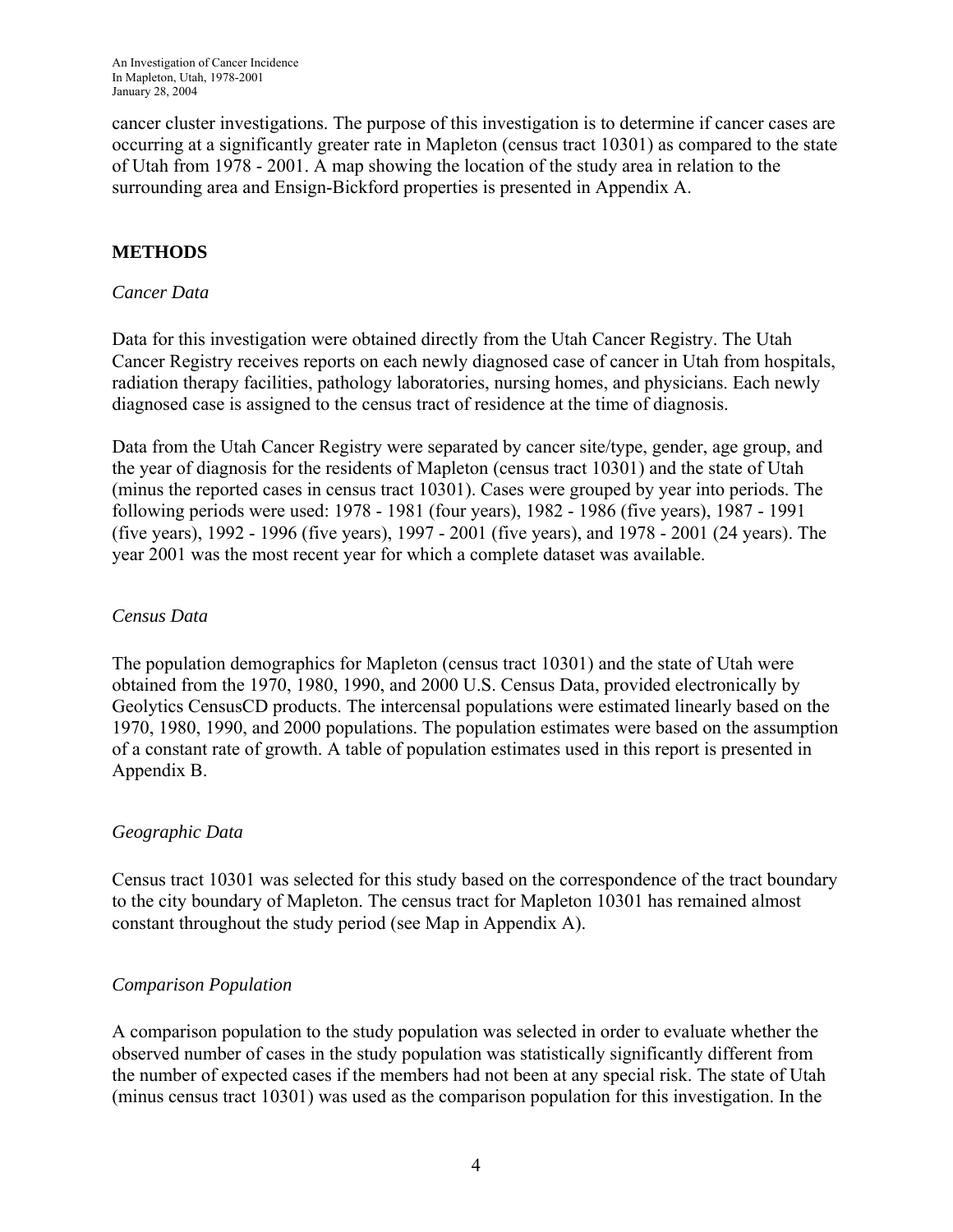<span id="page-7-0"></span>previous two investigations, Salt Lake County was used as the comparison population. From this point after census tract 10301 will be referred to as *Mapleton* and the state of Utah will be referred to as *Utah*, unless otherwise specified.

# *Statistical Analysis*

A Standardized Morbidity Ratio (SMR) was calculated for each period and used to determine if there is a greater risk or a lower risk of acquiring a disease or condition compared to a comparison population. The SMR is calculated by dividing the crude observed count by the expected count (Aldrich and Griffith, 1993). The expected count was calculated by multiplying the age-specific comparison rate (Utah) by the age-specific population of the study group (Mapleton) and summing the results. The ratio of observed to expected is then used to determine if there is a greater risk or a lower risk of acquiring a disease or condition compared to a comparison population. A SMR of one (1.0) indicates rates are equal and there is no increased risk. A SMR greater than one (1.0) indicates an increased risk for the study group, while a SMR less than one (1.0) indicates a decreased risk for the study group. A more detailed description of the standardization of the data is presented in Appendix C.

The confidence interval for the SMR is the range within which the true SMR value has a specified probability of being included. The specified probability is called the confidence level, and the endpoints of the confidence interval are called the confidence limits. For this investigation, a specified probability of 95 percent was applied. The confidence limits were calculated using the method of Frumkin and Kantrowitz (Frumkin and Kantrowitz, 1987). By assessing the confidence interval, information about the variability of the data and the statistical significance of the SMR was obtained. The differences between the observed versus the expected were considered significant if the confidence interval does not include one (1.0). The SMRs and associated confidence intervals were calculated using a Microsoft Excel 2002 spreadsheet. The statistical formula for the SMR confidence interval (95 percent) is presented in Appendix C.

### *Literature Search*

A literature search was conducted relative to the association between the identified cancers of concern in this investigation and nitrate and RDX. This investigation employed the National Library of Medicine's Medical Literature Analysis and Retrieval System. The computer files of the National Library of Medicine consist of more than 30 biomedical databases. Medline contains more than 20 years of bibliographic data from more than 3,600 major medical journals. Search analysis was conducted covering the years 1966 through 2003.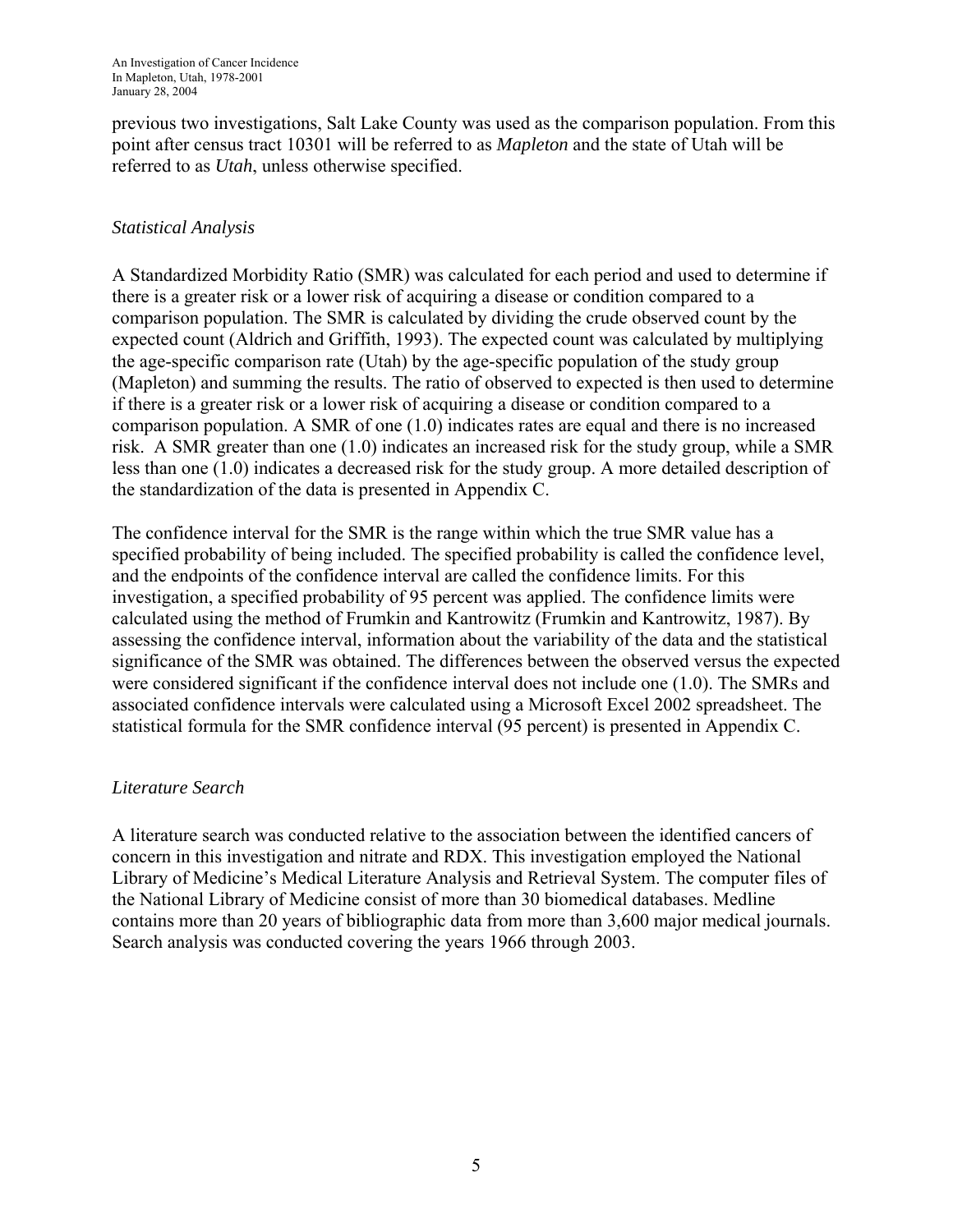# <span id="page-8-0"></span>**CANCERS OF CONCERN**

The Agency for Toxic Substances and Disease Registry recommends against performing statistical analysis whenever there are fewer than three cases of the same type of cancer in a population (ATSDR, 1993). The cancer types with fewer than three cases in all periods evaluated were excluded.

This investigation evaluated all the cancers reported to the cancer registry from 1978 - 2001 that occurred in Mapleton. The following are the cancers that occurred three or more times in at least one of the periods evaluated by this investigation or have a potential association to the contaminants of concern (chronic nitrate or RDX exposure).

| Cancer from all sites | Oral Cavity & Pharynx                                 | <i>Stomach</i>       |
|-----------------------|-------------------------------------------------------|----------------------|
| Colon                 | Rectum & Rectosigmoid Jct Bladder                     |                      |
| Liver                 | Prostate                                              | <b>Female Breast</b> |
| Lung & Bronchus       | <b>Soft Tissue</b>                                    | Brain                |
|                       | Non-Hodgkin's lymphoma & Chronic Lymphocytic Leukemia |                      |

### **RESULTS**

This investigation found only one cancer (soft tissue) that was significantly elevated in only one of the periods (1997 - 2001) evaluated and cumulatively from 1978-2001. This investigation also found several other cancer types that were significantly lower than expected in multiple periods.

Tables of the SMRs (with confidence intervals) for the significantly elevated cancer and cancers relevant to the contaminants of interest, for Mapleton are presented in Appendix D.

### *Cancer of all the Sites*

When looking at cancer from all the sites combined, both the observed number of cases and the expected number of cases increased steadily throughout the periods evaluated. From 1978 -1991 the SMRs increased from 0.48 to 1.13, then decreased to 0.82 in the final period. Cumulatively from 1978 - 2001, the rate was significantly lower than expected for cancers of all sites combined. No statistically significant increases of cancer of all the sites were found during any of the periods evaluated (Table 1).

#### *Oral Cavity & Pharynx*

There were only three cases of cancer of the oral cavity and pharynx reported from 1978 - 2001. The SMR values were less than one in each of the periods evaluated (Table 2).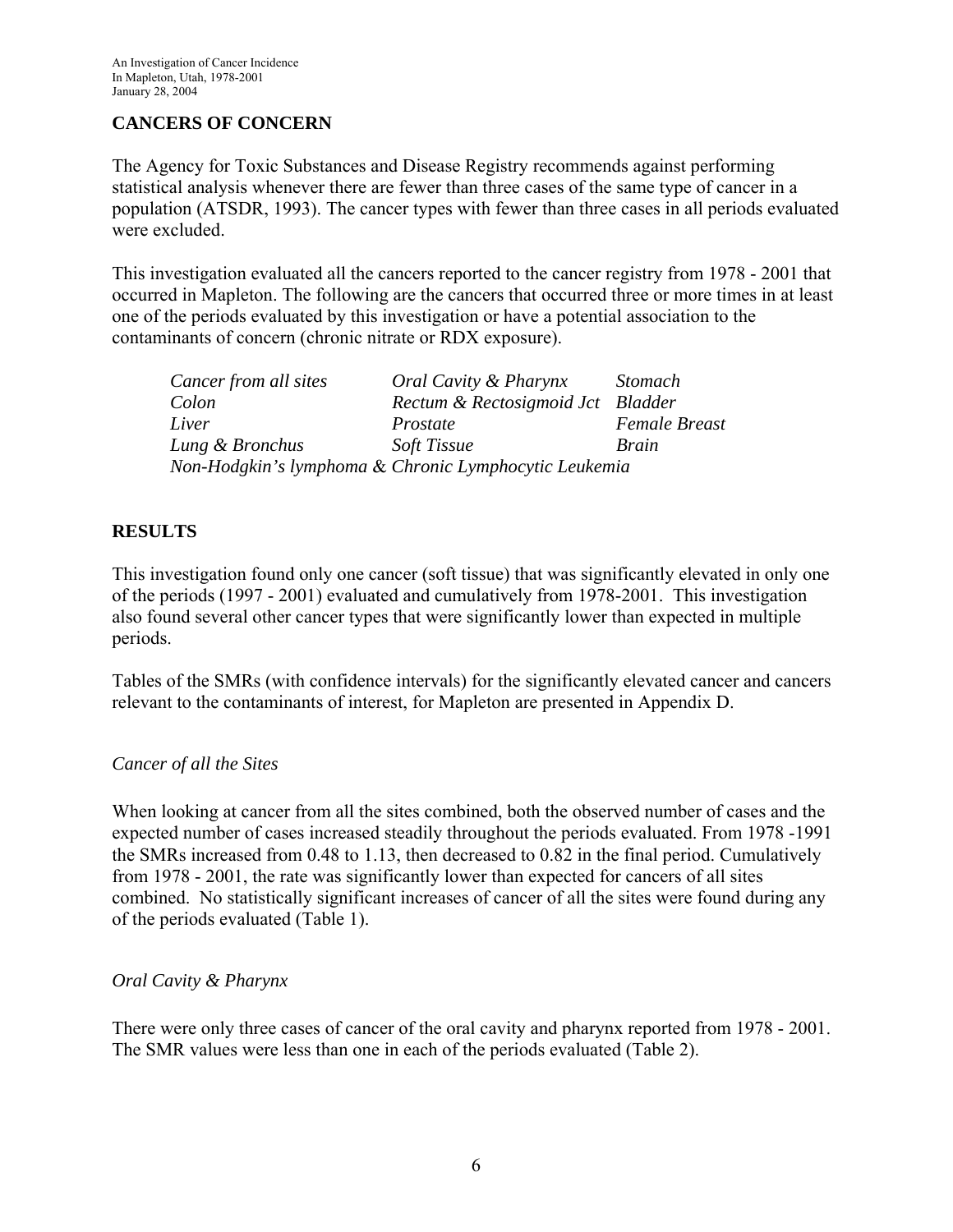#### <span id="page-9-0"></span>*Stomach Cancer*

All study periods were lower than expected except one. During the period of 1987 - 1991, the number of observed stomach cancer cases was nearly 2.2 times greater than what was expected (SMR 2.18). However, this increased SMR for this period was not statistically significant (Table 3). This suggests it could have been a random occurrence.

#### *Colon Cancer*

There were no periods that demonstrated significant increases, including the cumulative period of 1978 - 2001. The only SMR (1.77) that was greater than one was observed in the period of 1992 - 1996. The cumulative (1978 - 2001) SMR was 0.82 (Table 4).

#### *Rectum and Rectosigmoid Junction Cancer*

Only one period (1987 - 1992) was identified where the observed number of rectum and rectosigmoid junction cancer cases slightly exceeded the expected number of cases. This period demonstrated a SMR of 1.77, but was not significantly elevated (Table 5).

#### *Urinary Bladder Cancer*

The observed number of bladder cancer cases exceeded the expected number in only one period (1992 - 1996) with an SMR value of 1.41. No significant increases were found (Table 6).

#### *Liver Cancer*

There were no cases of liver cancer reported to the Utah Cancer Registry from 1978 - 2001 in Mapleton.

#### *Prostate Cancer*

The number of prostate cases and the number of expected cases has increased steadily from 1978 - 2001. From 1987 to 2001, the number of observed cases of prostate cancer exceeded the expected number of cases. The highest SMRs (1.48) were observed from 1987 - 1996. No statistically significant increases were found during any of the periods evaluated (Table 7).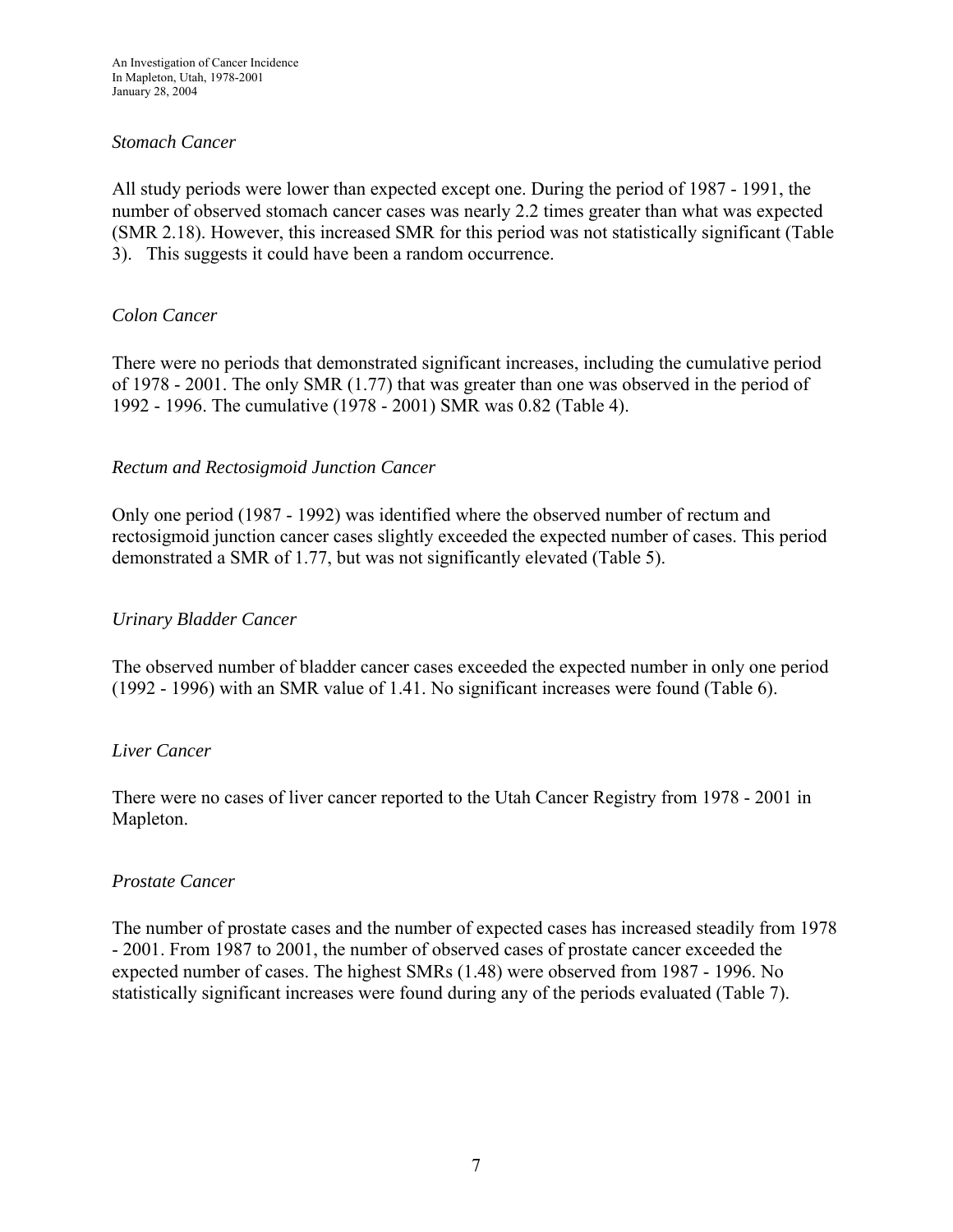### <span id="page-10-0"></span>*Female Breast Cancer*

In the periods from 1978 - 1986 and 1997 - 2001, female breast cancer cases were lower than the expected number of cases. During the periods from 1987 through 1996, the observed number of cases slightly exceeded the expected number. Cumulatively, from 1978 - 2001, the number of female breast cancers did not exceed the expected number of cases. The highest SMR (1.19) was observed during the period of 1987 - 1991. The cumulative (1978 - 2001) SMR was 0.85 (Table 8). There were no periods that demonstrated a significant increase in female breast cancer.

### *Lung and Bronchial Cancer*

There were no periods that demonstrated significant increases, including the cumulative period of 1978 - 2001 nor was the number of lung and bronchial cancers increasing in Mapleton. The highest SMR (0.91) was observed during the period of 1987 - 1991. The cumulative (1978 - 2001) SMR was 0.31 (Table 9).

### *Soft Tissue Cancer*

Cancer of the soft tissue was significantly elevated in two of the periods evaluated (1997 - 2001 and 1978 - 2001). The period 1997 - 2001 demonstrated a SMR of 4.95 (CI 1.29, 10.98) and the cumulative period 1978 - 2001 demonstrated a SMR of 3.13 (CI 1.24, 5.88). The number of observed cases was four times the number of what would be expected during the period of 1997 - 2001 (Table 10). However, this investigation did not identify a trend that suggested that cancer of the soft tissue was increasing over time in Mapleton.

### *Brain Cancer*

Cancer of the brain was very slightly elevated (SMRs greater than one) in three periods (1982 - 1986, 1992 - 1996, and 1997 - 2001) and cumulatively from 1978 - 2001. Only one period (1992 - 1996) demonstrated a SMR (2.26) or level of risk that reached two-fold. None of these periods demonstrated a significant increase in the observed number of cases (Table 11).

### *Non-Hodgkin's lymphoma and Chronic Lymphocytic Leukemia*

The cases for Non-Hodgkin's lymphoma and Chronic Lymphocytic Leukemia were combined. Despite being classified separately by the International Classifications of Diseases, Chronic Lymphocytic Leukemia is now considered a Non-Hodgkin's lymphoma (Adami 2002). From 1978 through 1991, the observed cases increased and exceeded the expected number of cases. The expected number of cases increased slightly in each period from 1978 - 2001. Except for the period from 1992 - 1996, the SMR values were greater than one in all the periods and cumulatively from 1978 - 2001. However, they were not significantly elevated (Table 12).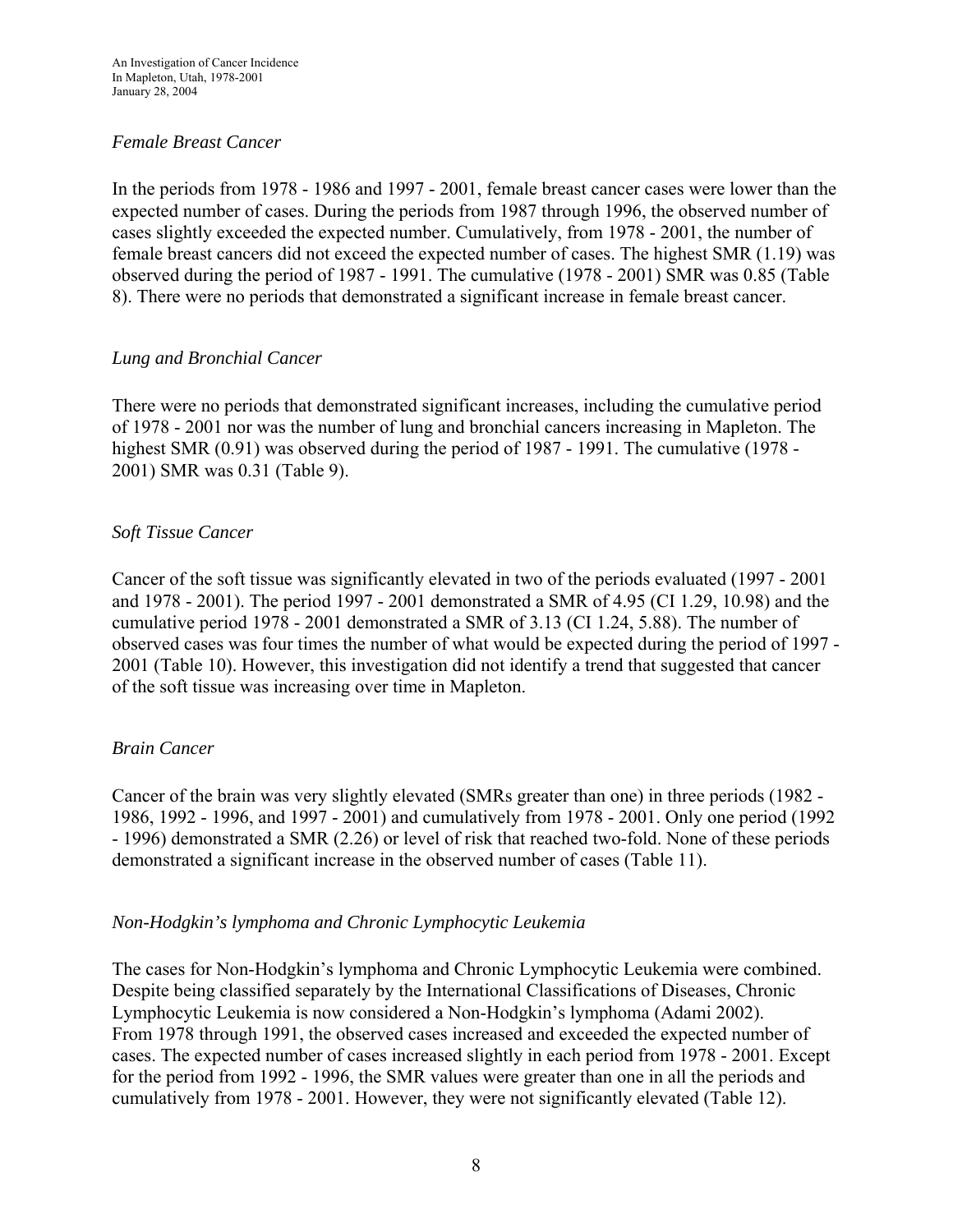### <span id="page-11-0"></span>**DISCUSSION**

 $\overline{a}$ 

The two previous investigations conducted by the Environmental Epidemiology Program in 1995 and 1997 applied Salt Lake County as the comparison population. This investigation applied Utah (minus the population in census tract 10301) as the comparison population in efforts to determine if the incidence of cancer was occurring at a greater rate in Mapleton as compared to the rest of Utah.

The results of the 1995 investigation evaluated cancer cases from 1978 - 1993. That investigation found prostate cancer, cancer of the soft tissue, and chronic lymphocytic leukemia to be statistically significantly elevated in at least one of the time periods evaluated. The results of the 1997 evaluated cancer cases from 1978 - 1995. That investigation also identified prostate cancer, cancer of the soft tissue, and chronic lymphocytic leukemia as significantly elevated in at least one period. In addition, that investigation also identified significant increases in cancer for all the sites combined. Chronic lymphocytic leukemia and cancer of the soft tissue were statistically significantly greater than expected in only one period (1988-1992), and both were considered statistical artifacts. Neither the 1995 nor the 1997 investigations could find any evidence that cancers that were significantly elevated were potentially related to chronic nitrate or RDX exposure.

This investigation (1978 - 2001) found only cancer of the soft tissue to be significantly elevated (in two of the periods evaluated). Chronic lymphocytic leukemia was combined with Non-Hodgkin's Lymphoma and, although elevated in some periods, it did not demonstrate a statistically significant increase. Prostate cancer also was not found to be significantly elevated in Mapleton. The SMRs for cancer of all the sites combined increased from 1978 through 1991 from 0.48 to 1.13 then decreased to 0.82 in the final period of 1997-2001 (see Table 1). Historically, cancer rates tend to fluctuate annually, but generally remain fairly stable over time.

The differences with this investigation and the two previous investigations could be attributed to the difference in the grouping of the data, using a different comparison population, and different statistical methods. Another possible explanation of the differences found may be from quality assurance efforts and the re-examination of the dataset by the Utah Cancer Registry. This would result in an increased accuracy of case assignment to corresponding census tracts and a subsequently modified dataset, thus yielding greater confidence in the study results.

Increases in soft tissue cancer rates were observed in Mapleton during two periods, 1997 - 2001 and during the cumulative period of 1978 - 2001. Zero (0) cases were observed during the period of 1978 - 1982 and *less than three*<sup>[+](#page-11-0)</sup> cases per period were observed during the next three periods (Table 10).

Soft tissue cancer is a general category that includes cancer occurring in muscle, heart, subcutaneous tissue, and other related tissues. Because this category includes a number of different types of cancer, it is difficult to define the etiology that is associated with all cancers of

<sup>+</sup> When the observed number of cases occur less than three times in any of the time periods evaluated the cases are presented as *less than three* to protect the confidentiality of the cases.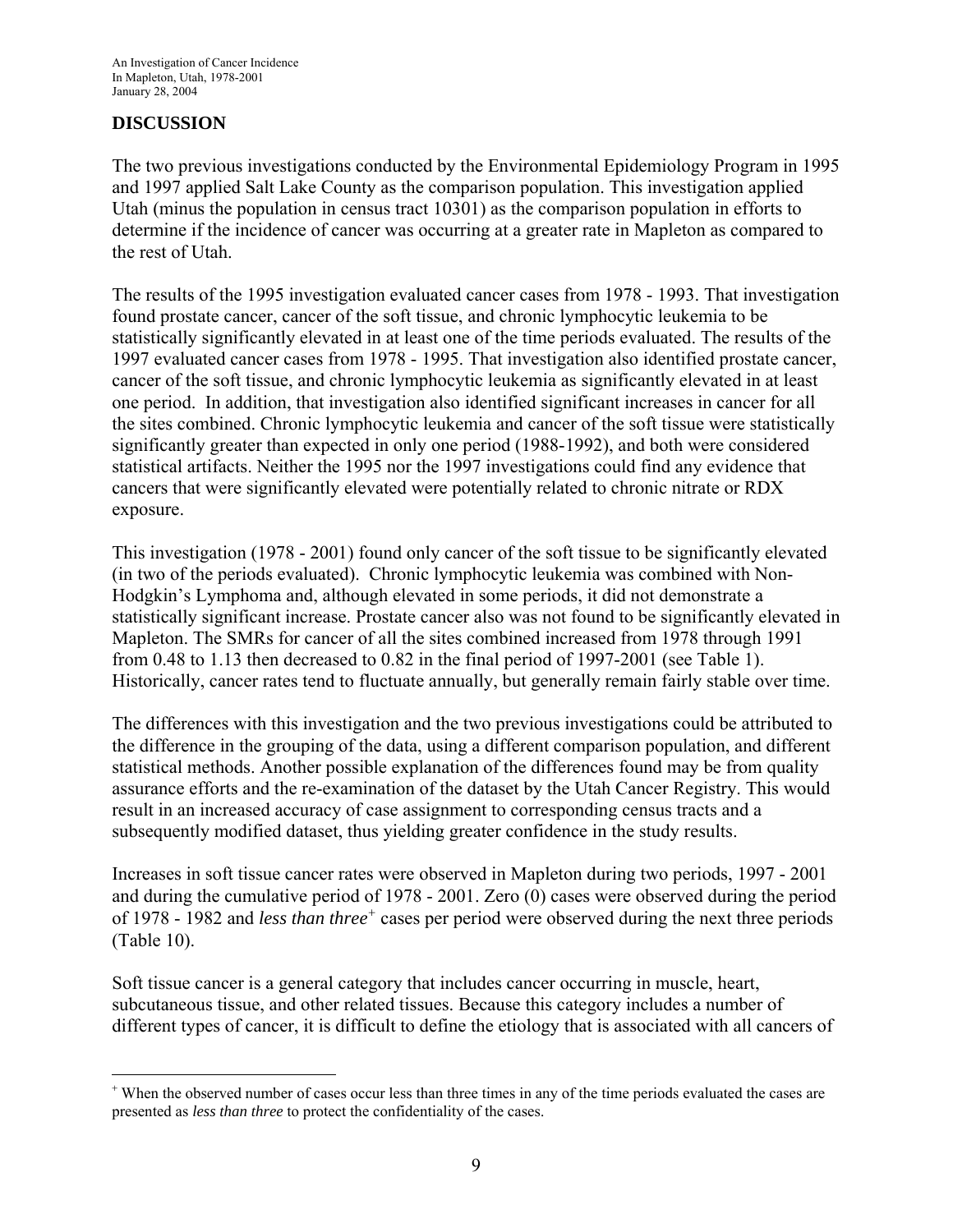<span id="page-12-0"></span>the soft tissue. It is important to mention that not all risk factors have been established. What has been established is that they occur more frequently in children and young adults (Berkow, 1992).

# **CANCER RISK FACTORS**

Cancer is a name applied to many diseases with many different causes. Cancers are very common. Nearly half of all men and one-third of all women in the U.S. population will develop cancer at some point in their lives and 22 percent of the population will eventually die of cancer (ACS, 1998). Statistically, it is normal for cancer rates to fluctuate in smaller communities. Some years the rates are higher, other years lower, eventually the rates tend to balance out over time.

Characterizing types of cancers, cancer rates and determining causal relationships to environmental exposures without exposure measurements or data is difficult because people live and work in many environments, and are exposed to complex mixtures of toxic pollutants at home, at work, and in the ambient environment. In addition, only a relatively small percentage of cancers can be attributed to environmental factors. A breakdown of the proportion of cancer deaths, attributed to various behavioral and environmental factors, is listed in the following table (Klaassen, 1996):

| <b>Behavioral &amp; Environmental Factors</b> | Percentage Attributed to Cancer Mortality |
|-----------------------------------------------|-------------------------------------------|
| Diet                                          | 35%                                       |
| <i>Tobacco</i>                                | 30%                                       |
| <i>Infections</i>                             | 10%                                       |
| Reproductive and sexual behavior              | 7%                                        |
| <i>Occupation</i>                             | 4%                                        |
| Alcohol                                       | 3%                                        |
| Geophysical                                   | 3%                                        |
| Pollution                                     | $2\%$                                     |
| Medicine and medical procedures               | $1\%$                                     |
| Industrial products                           | $\langle$ 1%                              |
| Food additives                                | $\langle$ 1%                              |
| Unknown                                       | 2%                                        |

From the percentages noted above, it can be concluded that of the total cancer mortality attributed to environmental factors, pollution and geophysical factors account for only five percent of the cancer mortality, whereas personal behavior/lifestyle accounts for approximately 75 percent of the cancer mortality

The following are risk factors involved in the etiology of the cancers that occurred three or more times in Mapleton from 1978 - 2001.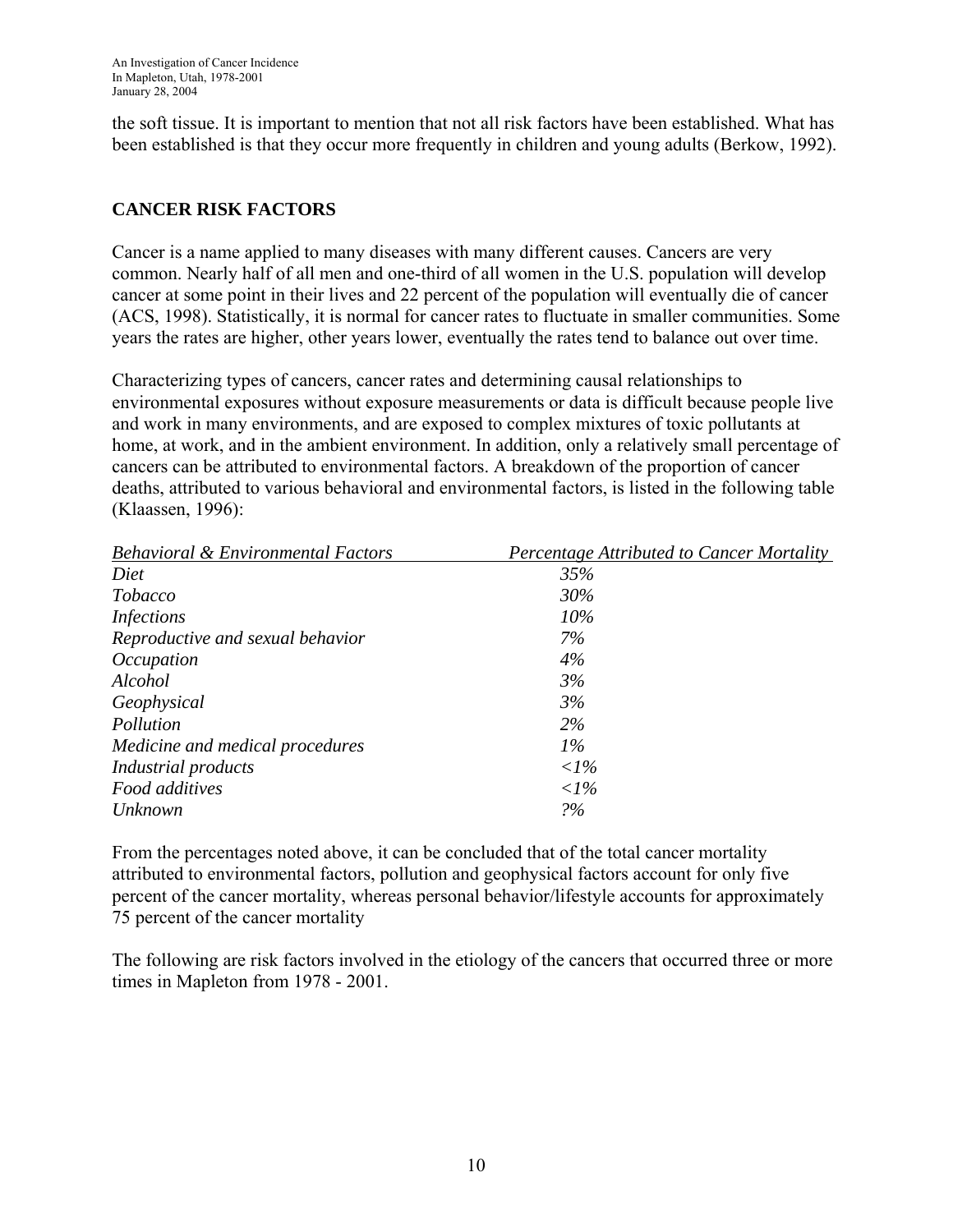## <span id="page-13-0"></span>*Cancer of the Oral Cavity/Pharynx*

Cancer of the oral cavity includes the tongue, gums, salivary glands, floor and other parts of the mouth and the pharynx. Not all of these sites share common etiologies but are simply grouped together for convenience. The most common risk factor associated with the etiology of oral cancer appears to be the use of tobacco (i.e., cigarettes, smokeless tobacco, pipe smokers) and the abuse of alcohol consumption (UCR, 1996). Men develop oral cancer more often than women do. Other risk factors associated with the etiology of oral cancer include diet, precancerous lesions, poor oral hygiene, mouthwash, viruses (human papillomavirus and Epstein-Barr), asbestos, textile (occupation), indoor air pollution (wood stoves), and familial history (Shottenfeld and Fraumeni, 1996). The incidence rate of cancer of the oral cavity is lower in Utah when compared to national rates (UCR, 1996).

### *Stomach Cancer*

Stomach cancer is the seventh leading cause of death in the United States. In the past 50 years, the incidence and mortality rates have fallen steadily and the trend is continuing. This decline is believed to be due primarily to improved nutrition. The Utah rates have been consistently lower than the national rates. The incidence of stomach cancer is observed more frequently as age increases. Environmental risk factors associated with stomach cancer include smoking, alcohol abuse, ionizing radiation, nitrate and related compounds (Shottenfeld and Fraumeni, 1996), and coal mining (Ames, 1983 and Ong et al, 1983). Tobacco/smoking is the most important risk factor(s) that has been strongly associated in the etiology of stomach cancer due to the high levels of nitrosamines in cigarettes (Risch et al, 1985, Hu et al, 1988, Forman, 1987, and Hecht and Hoffmann, 1991).

### *Colorectal Cancer*

The most important environmental risk factors involved in the etiology of colorectal cancer are genetics (familial history), polyps in the colon, ulcerative colitis, a history of inflammatory bowel disease, and a diet high in fat and low in fiber (ACS, 1991). Rates are consistently higher in males than in females, for unknown reasons. Currently more than three percent of Utahns will be affected in their lifetime (UCR, 1996).

### *Urinary Bladder Cancer*

Cigarette smoking is the most important risk factor for urinary bladder cancer. It is possible that an increased consumption of meat will increase the risk of urinary bladder cancer. Other dietary risks may include coffee and tea, as well as the use of Saccharin. Urinary tract infections have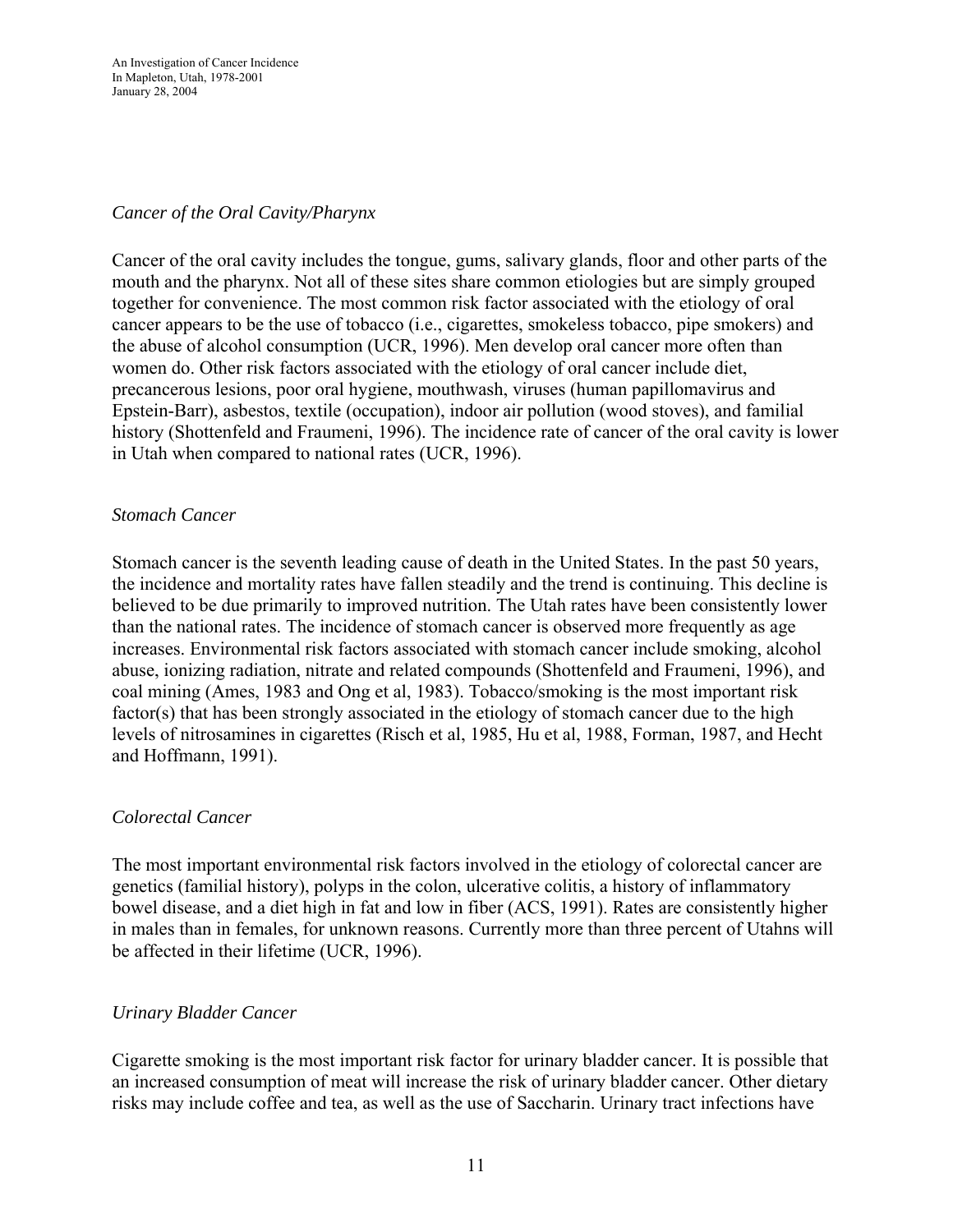<span id="page-14-0"></span>also been reported to increase risk. Exposure to ionizing radiation increases risk. Certain highrisk occupations are the second most important risk factor for urinary bladder cancer and may be responsible for four to 10 percent of cases. Specifically, exposure to aromatic amines and polyaromatic hydrocarbons consistently increase risk. Urinary tract stones and cancer of the renal pelvis are two medical conditions that may increase risk. Certain medications such as analgesics and Cyclophosphamide, used in the treatment of non-Hodgkin's lymphoma and other diseases, can increase risk. Chlorination by-products and high arsenic contamination of drinking water may increase the risk of urinary bladder cancer (Adami 2002).

### *Liver Cancer*

The greatest risk factor for developing cancer of the liver is a persistent infection with Hepatitis B or C Virus. This accounts for over three quarters of the world's cases. The remaining minority of cases are caused by exposures that damage the liver, such as excessive alcohol consumption, and exposures that may be directly genotoxic, such as dietary aflatoxin (primarily produced by two Aspergillus species of mold) and tobacco use. Exposure to diagnostic thorium dioxide has been strongly associated with an increased risk of liver cancer. Occupational exposure to inorganic arsenic, vinyl chloride, and the organic solvent trichloroethylene are also risk factors. There is a positive association of liver cancer with diabetes mellitus (Adami 2002).

# *Prostate Cancer*

Age is most likely the most significant risk factor in the development of prostate cancer. This form of cancer is frequent among older men and its occurrence increases with age. The highest rates in prostate cancer have been recorded among the black population in the U.S. Only in Utah do rates for this largely white population exceed those for a U.S. black population; reasons are unknown (Shottenfeld and Fraumeni, 1996). Prostate cancer is the most common cancer in Utah males. Currently nearly six percent will develop prostate cancer in their lifetimes. Other than age and race, the definitive etiology of prostate cancer remains elusive (UCR, 1996).

# *Female Breast Cancer*

Female breast cancer is the most common site of cancer among females (incidence and death) in the state of Utah. Currently more than 10 percent of Utah females will be affected in their lifetime (UCR, 1996). The most important demographic risk factor for female breast cancer is age. Hormones are also a factor in the female breast cancer etiology. Epidemiologic and experimental evidence suggests that estrogen makes an essential contribution to the development of breast cancer. Early age at menarche, familial history, and age at first pregnancy have also been demonstrated as risk factors for breast cancer (Shottenfeld and Fraumeni, 1996).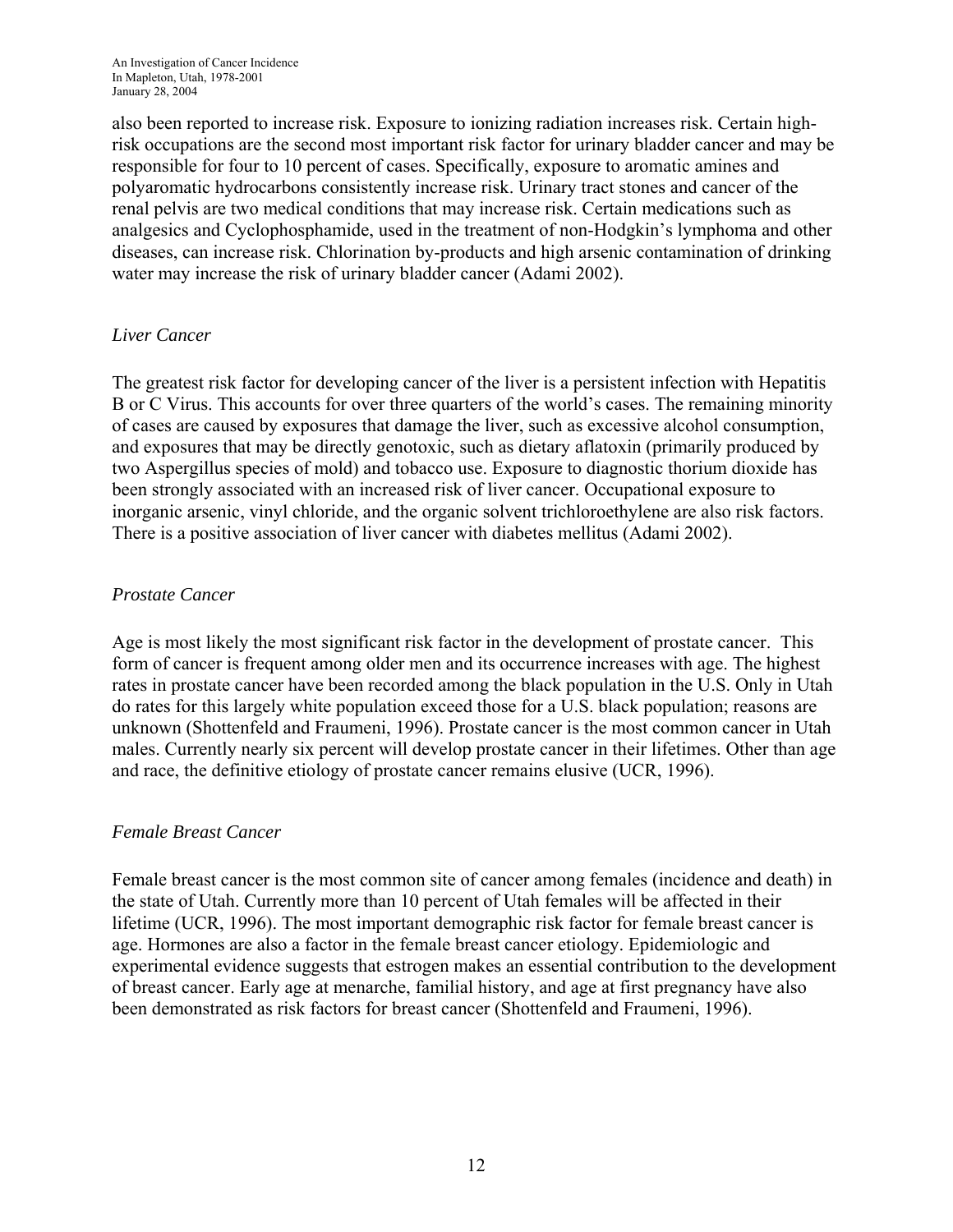#### <span id="page-15-0"></span>*Cancer of the Lung and Bronchus*

Smoking is by far the leading risk factor of lung cancer. Passive smoking is also a risk factor. Exposure to radon and asbestos are factors leading to lung cancer, however, smoking in addition to these exposures greatly increases the risk of developing cancer. Cancers of the lung are elevated after radiotherapy for Hodgkin's disease. Excess lung cancers of all types have been reported from military exposures to atomic and thermonuclear weapons. Smoking and radiation exposure also appear to have an additive effect on lung cancer. Occupational lung cancer may result from exposure to inorganic arsenic compounds (insecticides, pesticides, smelter workers, tin miners). The risk of lung cancer, mesothelioma, and asbestosis is increased in various asbestos industries, including mining, mills, textile, gas mask, friction product, insulation, shipyard, and cement workers. A high risk of lung cancer was reported in workers exposed to bis(chloromethyl)ether . Risk appears to decrease following cessation of exposure, suggesting that the chemical may affect late as well as early stages of carcinogenesis (Schottenfeld and Fraumeni, 1996). An excess of lung cancer has been reported among persons with high dietary intake of foods rich in fat and cholesterol.

#### *Cancer of the Soft Tissue*

Soft tissue cancer is a general category that includes cancer occurring in muscle, heart, subcutaneous tissue and other related tissues. Because this category includes a number of different types of cancer, it is difficult to define the etiology that is associated with all cancers of the soft tissue. It is important to mention that not all risk factors have been established. What has been established is that they occur more frequently in children and young adults (Berkow, 1992).

Workers that were exposed to phenoxyacetic acid in herbicides and chlorophenols in wood preservatives as well as workers exposed to vinyl chloride may have an increased risk. High doses of radiation caused soft tissue sarcomas in some patients. Patients with AIDS (acquired immune deficiency syndrome) often develop Kaposi's sarcoma, which has different characteristics and is treated differently than typical soft tissue cancer. Certain inherited diseases such as Li-Fraumeni syndrome and von Recklinghausens's disease are associated with an increased risk (NCI 2002).

#### *Brain Cancer*

In the United States, 17,000 new primary cancers of the nervous system are diagnosed each year. These are among the most (rapidly) fatal of all cancers and only about half (52 percent) of patients are still alive one year after diagnosis. Brain cancer is the tenth most common type of death from cancer. The etiology of the majority of nervous system tumors remains unknown. Environmental agents, such as ionizing radiation, have been clearly implicated in the etiology of brain tumors. Other physical, chemical, and infectious agents suspected of being risk factors have not yet been established as etiologically relevant. Factors associated/suspected in the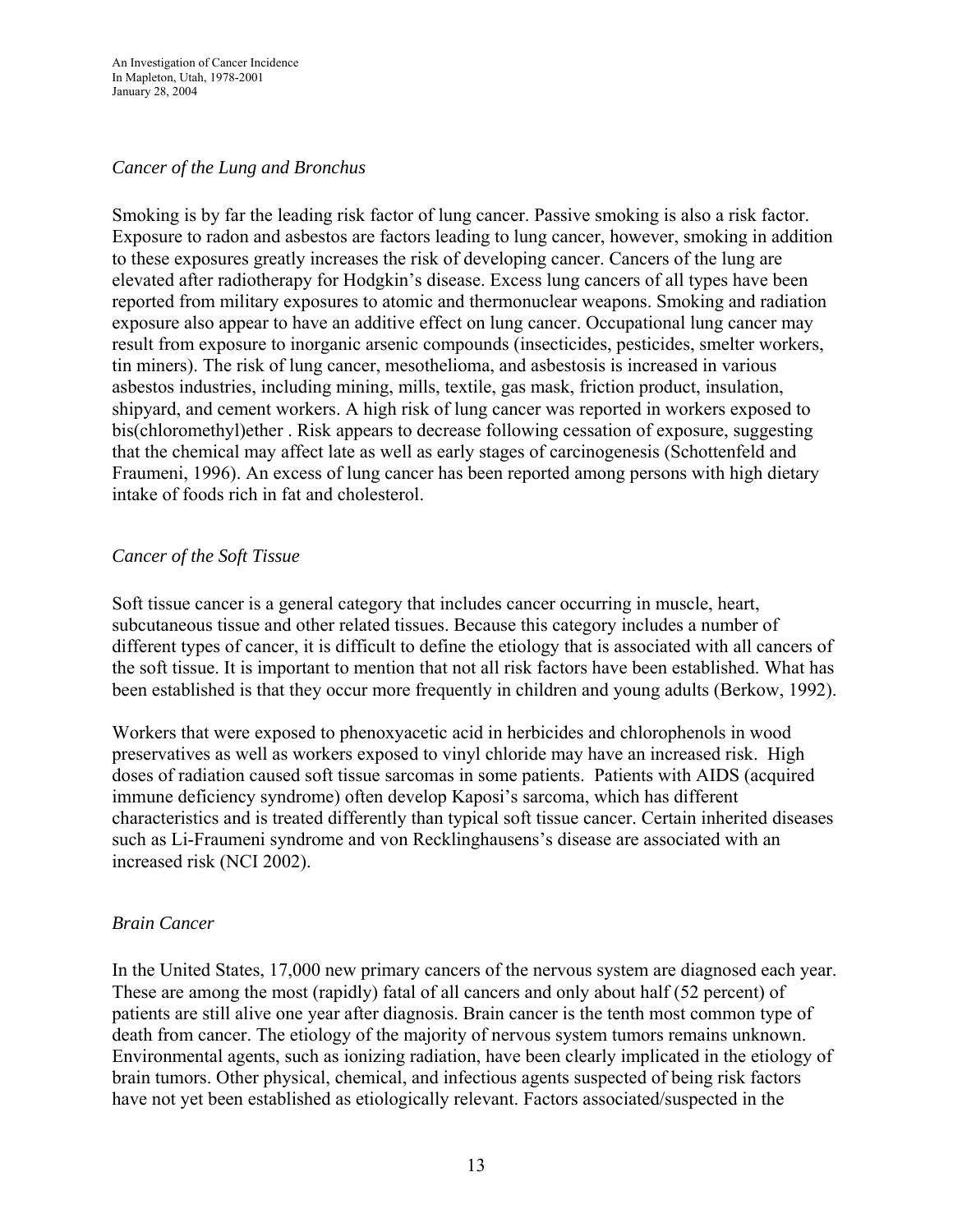<span id="page-16-0"></span>An Investigation of Cancer Incidence In Mapleton, Utah, 1978-2001 January 28, 2004

etiology of childhood and adult brain cancer include n-nitroso compounds, exposure to low frequency electromagnetic fields, pesticides, insecticides, radiation exposure, infections, alcohol consumption, lead, hair dye and spray, barbiturates, chemotherapy (in utero), medications, familial history, and race (Shottenfeld and Fraumeni, 1996).

#### *Non-Hodgkin's Lymphoma*

The cause of most of the cases of non-Hodgkin's lymphoma (NHL) remains unknown. The incidence rate of NHL is higher among males than females. There is also some evidence that a major proportion of the cases have a strong genetic basis. Individuals at increased risk of the NHL include those with primary immunodeficiency diseases, acquired immunodeficiency diseases and patients who are immunosuppressed subsequent to transplantation. Increased risk for NHL has been observed for patients with testicular cancer and Hodgkin's disease. In general, occupations of somewhat higher social class are associated with a higher risk of the disease. Although the data are not entirely consistent, occupations dealing with chemicals and agriculture appear to be associated with NHL in studies of incident cases. Other industries with reported increased risks of NHL are woodworkers, meat workers, and metalworkers (Schottenfeld and Fraumeni, 1996).

#### *Lymphocytic Leukemia*

Chronic lymphocytic leukemia is a disease of later life, predominantly in the elderly. It is more common in males than females, for unknown reasons. The etiology of chronic lymphocytic leukemia is almost entirely unknown (UCR, 1996). This disorder has not been convincingly linked to any myletoxin agent and sufficient data rule out an association with ionizing radiation. This condition does have a reported association with butadiene, ethylene oxide, non-ionizing radiation, herbicides, asbestos, and solvents (Kipen, 1994). Risk factors such as radiation and chemical exposures commonly linked to other types of leukemia have not been shown to increase the risk of chronic lymphocytic leukemia (UCR, 1996).

### **CONTAMINANTS**

Nitrates ( $NO<sub>3</sub>$ -) and Nitrites ( $NO<sub>2</sub>$ -) are natural components or inorganic ions that make up part of the nitrogen cycle. There has been no evidence associating nitrate exposure in drinking water with the development of cancer in humans or animals (Preussmann and Tricker, 1988; Forman, 1989). The Environmental Protection Agency has indicated that the information currently available is inconclusive and insufficient in determining whether nitrate causes cancer in humans. However, nitrates are converted to nitrites by bacteria in the gastrointestinal tract. Nitrites can react with secondary amines in acidic environments, such as the stomach, to form carcinogenic nitrosamines (Klaassen, 1996). There is an association of cancers with dietary exposure to n-nitroso compounds. In adults, these cancers include cancers of the stomach, esophagus, nasopharynx, and urinary bladder (Forman, 1987). A reported increase in brain tumors has been observed in children exposed to n-nitroso compounds (Forman, 1987). The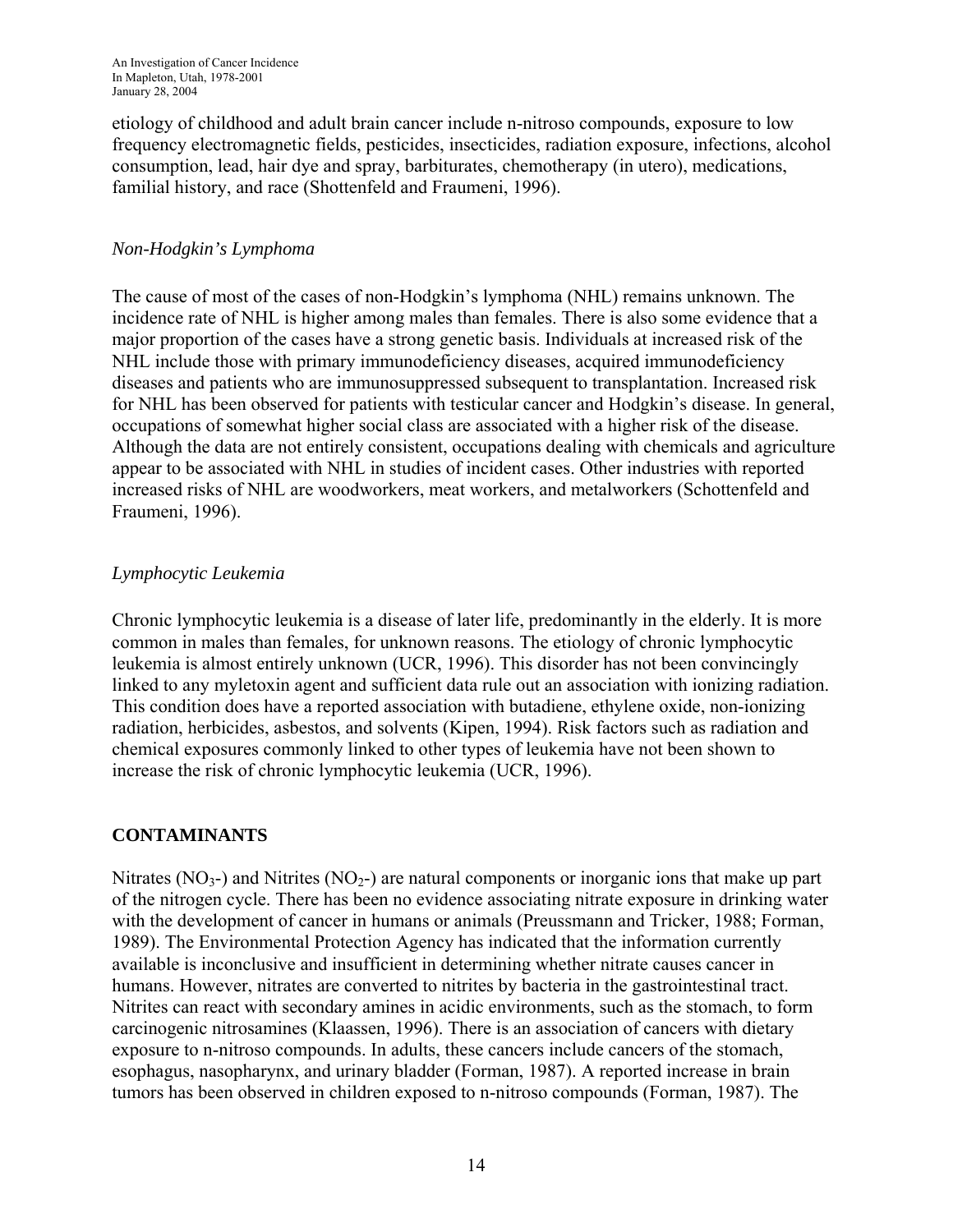cancers that are mentioned were either not statically significant or did not occur three times during the study period from 1978 through 2001.

One epidemiological study, performed in Nebraska, implicated high nitrate ingestion in the etiology of NHL (Wiesenberger, 1990). However, no conclusive evidence was found. The increases in NHL discussed in the Nebraska study are believed to be associated with the high commercial use of fertilizer and other agricultural activities (Wiesenberger, 1990). No other evidence was found associating nitrates or n-nitroso compounds to NHL.

The Environmental Protection Agency has set a guidance level for nitrates in public drinking water at 10 mg/L. This level includes a margin of safety to protect human health and should be regarded as a guideline. Water containing nitrate or nitrites at or below this level is acceptable for drinking every day over a course of one's lifetime, and does not pose health concerns (USEPA, 1987). The nitrate levels in the public water supply in Mapleton have remained below 10 mg/L since 1977 (UDOH 1997). Although the Utah Division of Water Quality is not required to test private wells, it estimates that the average nitrate levels for private drinking wells in Mapleton are at approximately 10 mg/L and steadily decreasing in nitrate contamination. When the Utah Division of Water Quality began the testing of private wells it found that the closer the private wells were located to Ensign-Bickford Industries, Inc. the higher the contamination of nitrates (>10mg/L) and RDX.

Wells continue to be tested per the Consent Agreement signed in 1991 and as of 1999, and active remediation of the ground water has been ongoing. No private water users are consuming well water for culinary purposes. All constituents are in the process of removal. Nitrate across the area is now below the drinking water MCL of 10 mg/L.

RDX was also researched as a potential carcinogenic source in Mapleton. The chemical name for RDX is 1,3,5-trinitro-1,3,5-triazine. It is a white powder used as an explosive and used with other chemical ingredients in explosives. RDX was a product produced by Ensign-Bickford Industries, Inc. located in Spanish Fork, just south of Mapleton. In Mapleton, Ensign-Bickford Industries, Inc. (per 1991 Consent Agreement) has found elevated levels of RDX in the private drinking wells located within three miles (approximately) of Ensign-Bickford Industries, Inc., as reported to the Division of Water Quality. The Utah Division of Water Quality estimates the average level of RDX contamination for private wells (within three miles of Ensign-Bickford Industries, Inc.) at approximately 22 - 24 μg/L. RDX contamination levels have decreased over time through natural reduction/degradation. The public drinking wells in Mapleton have all tested negative for RDX contamination with the exception of Mapleton Well #1. There are no residents who are consuming water from this well. Mapleton Well #1 is currently under remediation.

The Environmental Protection Agency's Health Advisory for RDX has set drinking water guidelines of lifetime value of 2 μg/L and 100 μg/L for up to seven years. The Environmental Protection Agency classifies RDX as a possible human carcinogen. However, the most recent studies indicate that there are no human data that associates RDX as a carcinogen for any of the cancers identified in this study. In animals, mice that were fed RDX for a period of three months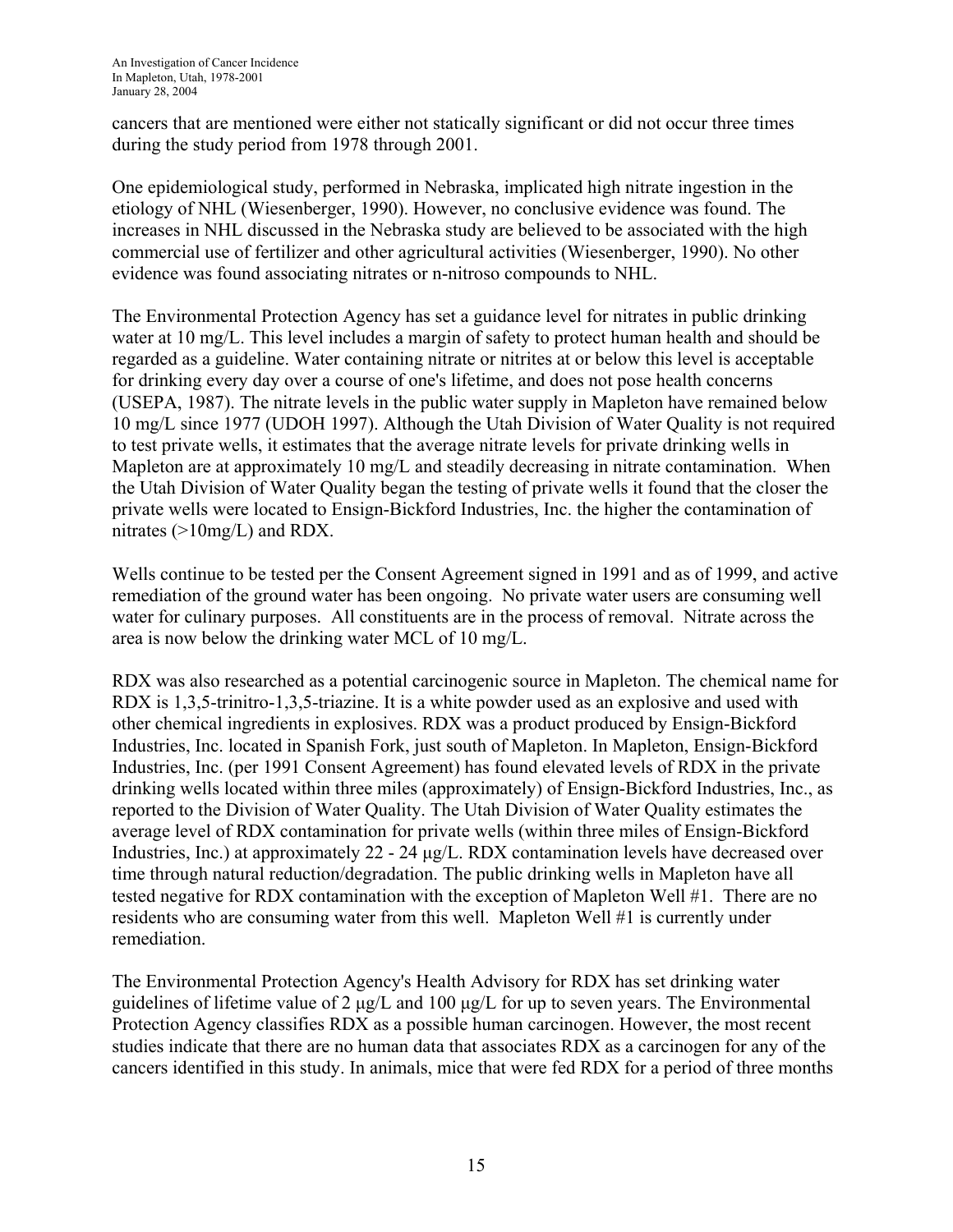<span id="page-18-0"></span>developed liver tumors (ATSDR, 1995). There were no cases of liver cancer in Mapleton that were reported to the Utah Cancer Registry from 1978 - 2001.

# **LIMITATIONS OF INVESTIGATION**

Factors that must be considered in the development and etiology of most cancers, but could not be evaluated in this investigation, include latency period, population migration, personal habits, diet, and familial history. The latency, or induction period, for most adult cancers ranges from 10 to 30 years after initial exposure to a carcinogen. Therefore, ascertaining the place and time of exposure to a carcinogen is difficult. Migration of people into and out of an area of concern presents a problematic issue relative to exposure and latency. Humans live and work in many environments and are exposed to complex mixtures of toxic pollutants at home and at work. Information was not available for individual occupational exposures. Lifestyle factors such as smoking and alcohol consumption were not examined by this investigation.

Factors such as latency or induction period, population migration, personal habits, race, diet, and familial history make drawing a conclusion problematic. In most cancer cluster investigations no exposure or potential cause is ever apparent or established (MMWR, 1990).

# **CONCLUSION**

This investigation found only one cancer that was significantly elevated in Mapleton, Utah. Cancer of the soft tissue appears to be occurring at a greater frequency in Mapleton as compared to the state of Utah. This investigation could not establish any etiologic carcinogenic association with cancer of the soft tissue and chronic nitrate or RDX exposure. In addition, this investigation could not determine the cause for the significant increase in cancer of the soft tissue in Mapleton.

Because cancer of the soft tissue is occurring at a greater frequency in Mapleton as compared to the rest of the state of Utah, it is recommended that soft tissue cancer rates be examined again when five additional years of cancer data have been compiled.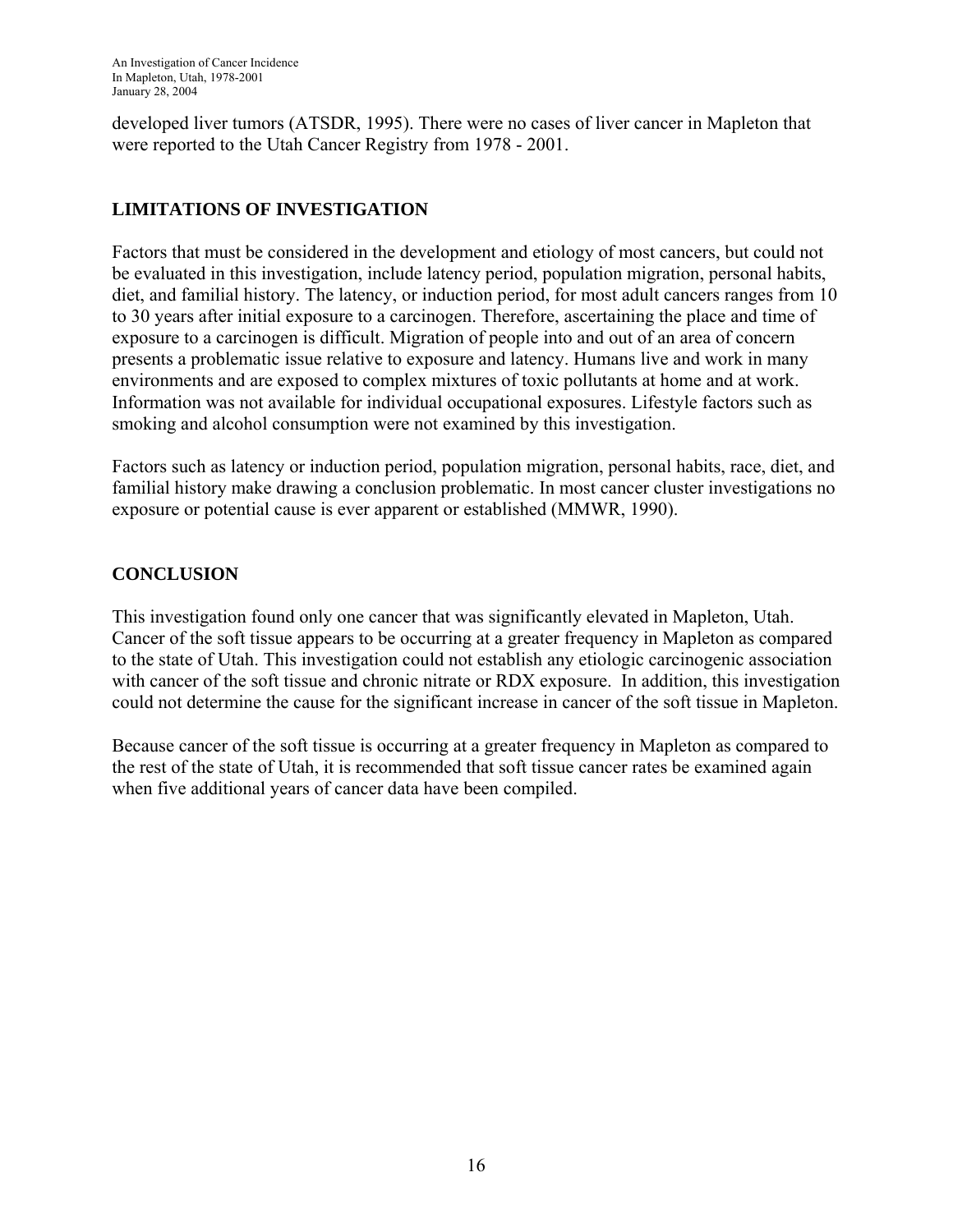#### <span id="page-19-0"></span>**REFERENCES**

- ACS, American Cancer Society (1991). *Facts on Colorectal Cancer.*
- ACS, American Cancer Society (1998). "What is Cancer." *[http://www.cancer.org](http://www.cancer.org/)*
- Adami H, Hunter D, Trichopoulos D. Textbook of Cancer Epidemiology. Oxford and New York, Oxford University Press, 2002, pp. 535, 557
- Aldrich, T. E. and Griffith, J. (1993). *Environmental Epidemiology and Risk Assessment*. Van Nostrand Reinhold, New York, New York**.**
- Ames R. G., (1983). Gastric Cancer and Coal Mine Dust Exposures: A Case Control Study. *Cancer*, 52:1346-1350.
- ATSDR, Agency for Toxic Substances and Disease Registry (1993). Cluster 3:1 Software System for Epidemiologic Analysis. *U.S. Department of Health & Human Services,*  Atlanta, Georgia.
- ATSDR, Agency for Toxic Substance and Disease Registry (1995). *Toxicological Profile for RDX.* U.S. Department of Health & Human Services.
- Berkow, R. and Fletcher, A.J. (eds) (1992). *The Merck Manual, Sixteenth Edition*. Merck Research Laboratories, Merck & Company, Inc., New Jersey.
- Forman, D. (1987). Dietary Exposure to N-Nitroso Compounds and the Risk of Human Cancer. *Cancer Surveys,* 6:719-738, 1987.
- Forman, D. (1989). Are Nitrates a Significant Risk Factor in Human Cancer? *Cancer Surveys.*  8:443-458.
- Frumkin, H., Kantrowitz, W. (1987) Cancer Clusters in the Workplace: An Approach to Investigation. *Journal of Occupational Medicine,* Vol. 29 (No. 12):949-952.
- Kahn, H.A. and Sempos, C.T. (1989). *Statistical Methods in Epidemiology.* Oxford University Press, Inc. New York, NY. Pp. 85-116.
- Kipen, H., and Wartenberg, D. (1994). *Lymphohematopoietic Malignancies.* Textbook of Clinical Occupational and Environmental Medicine, 21:555-564.
- Klaassen, C.D. (1996). *Casarett and Doull's Toxicology: The Basic Science of Poisons, Fifth Edition.* The McGraw-Hill Companies, Inc. New York, 8:201-260.
- Hecht, S. S., and Hoffmann, D. (1991). N-nitroso Compounds and Tobacco-Induced Cancer in Man. *International Agency for Research on Cancer,* Science Publication No. 105:54-61.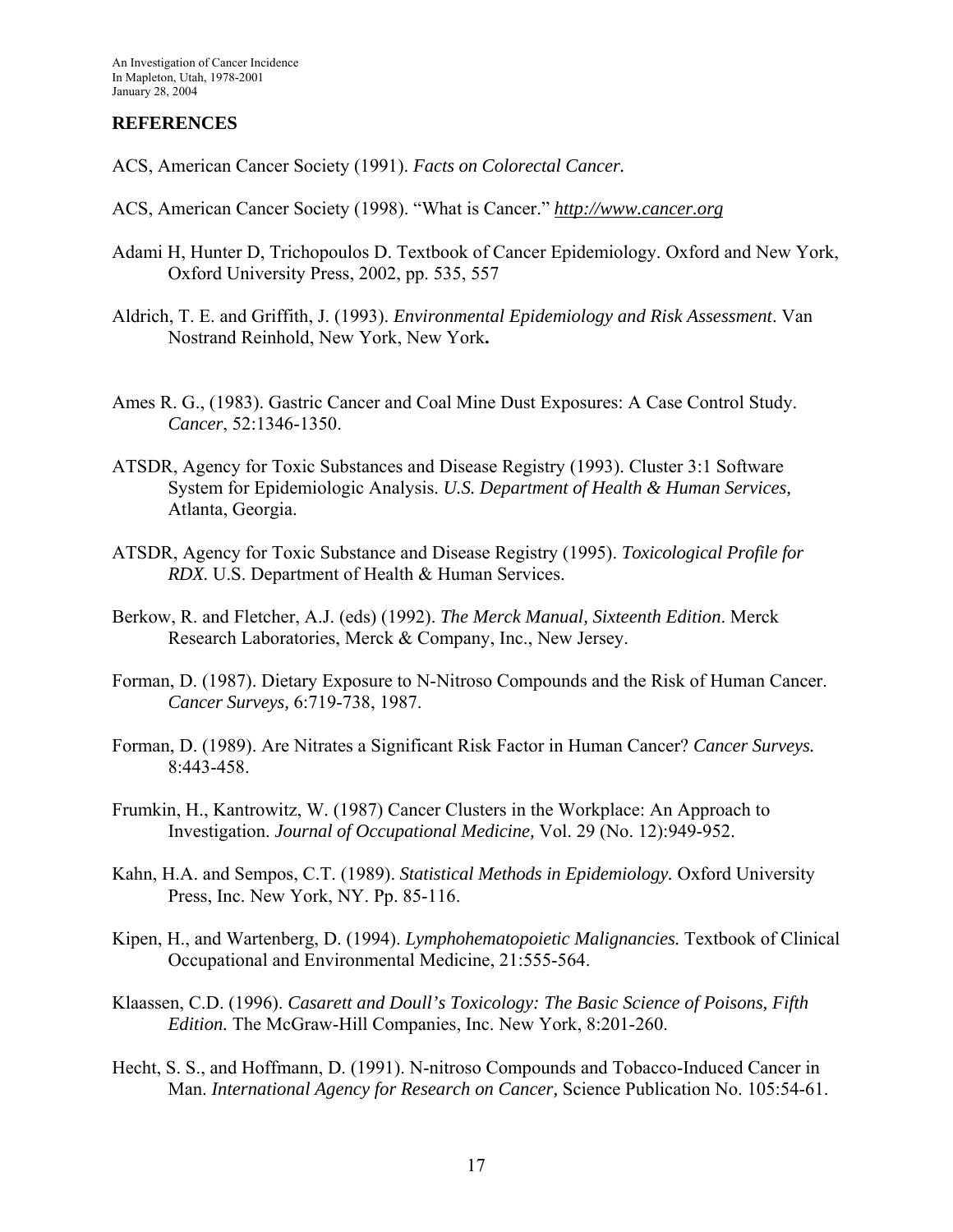- Hu J, Zhang S, Jia, E., et al, (1988). Diet and Cancer of the Stomach: A Case Control Study in China*. International Journal of Cancer*, 41:331-335.
- MMWR, Morbidity and Mortality Weekly Report (1990). *Guidelines for Investigating Clusters of Health Events.* U.S. Department of Health and Human Services, Vol.39/No. RR-11
- NCI, National Cancer Institute (2002). Cancer Facts Soft Tissue Sarcomas: Questions and Answers. [http://cis.nci.nih.gov/fact/6\\_12.htm](http://cis.nci.nih.gov/fact/6_12.htm)
- Ong, T. M., Whong, W. Z., and Ames, R. G. (1983). Gastric Cancer in Coal Miners: A Hypothesis of Coal Mine Dust Causation. *Medical Hypothesis*, 12:159-165.
- Preussmann, R., and Tricker, A.R. (1988). Endogenous Nitrosamine Formation and Nitrate Burden in Relationship to Gastric Cancer Epidemiology. In: Reed Pl. Hill MJ (eds) Gastric Carcinogenesis, *Excerpts Medica,* Amsterdam, 147-162.
- Risch, H. A., Jain, M., Won Choi, N., et al. (1985) Dietary Factors and Incidence of Cancer of the Stomach. American Journal of Public Health, 122:947-959.
- Rothman, K.J. (2002) Epidemiology: An Introduction, Oxford University Press, New York, NY
- Schottenfeld, D. and Fraumeni, J.F. (1996). *Cancer Epidemiology and Prevention Second Edition.* New York: Oxford University Press, 10:157.
- UCR, Utah Cancer Registry (1996). *Cancers in Utah.* Salt Lake City, UT.
- UDOH, Utah Department of Health (1997). An Investigation of Cancer Incidence Rates In Mapleton, Utah, 1978 - 1995.
- USEPA, United States Environmental Protection Agency (1987). Environmental Protection Agency's Health Advisory Summary: *Nitrate/Nitrite.*
- Weisenburger, D.D. (1990). Environmental Epidemiology of Non-Hodgkin's Lymphoma in Eastern Nebraska. *American Journal Independent Medical,* 18: 303-306.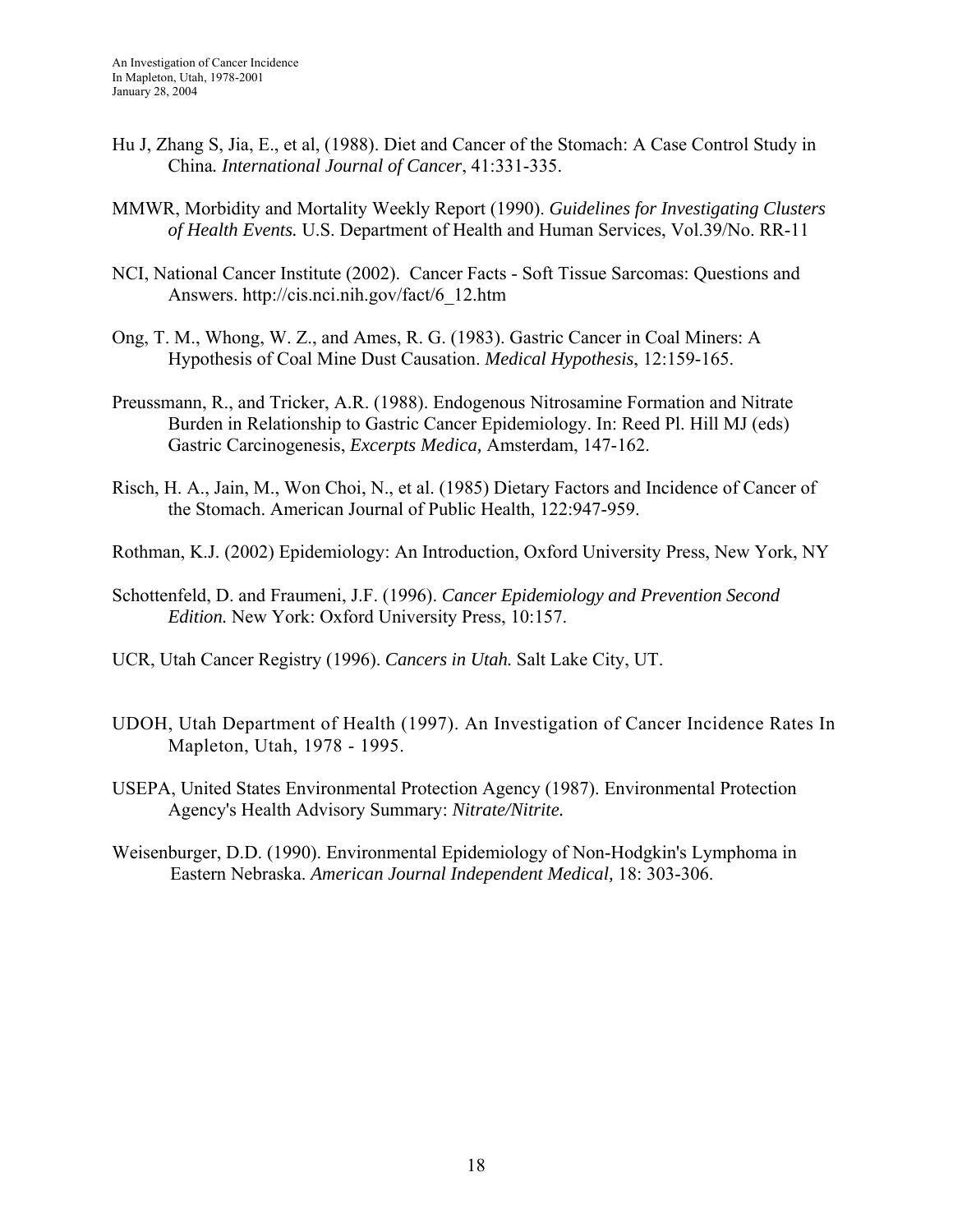nvestigation of Cancer Incidence n Mapleton, Utah, 1978-2001 y 28, 2004 An I I Januar

## **APPENDIX A – Map**

Mapleton Study Area (2000 Census Tract 10301)

<span id="page-21-0"></span>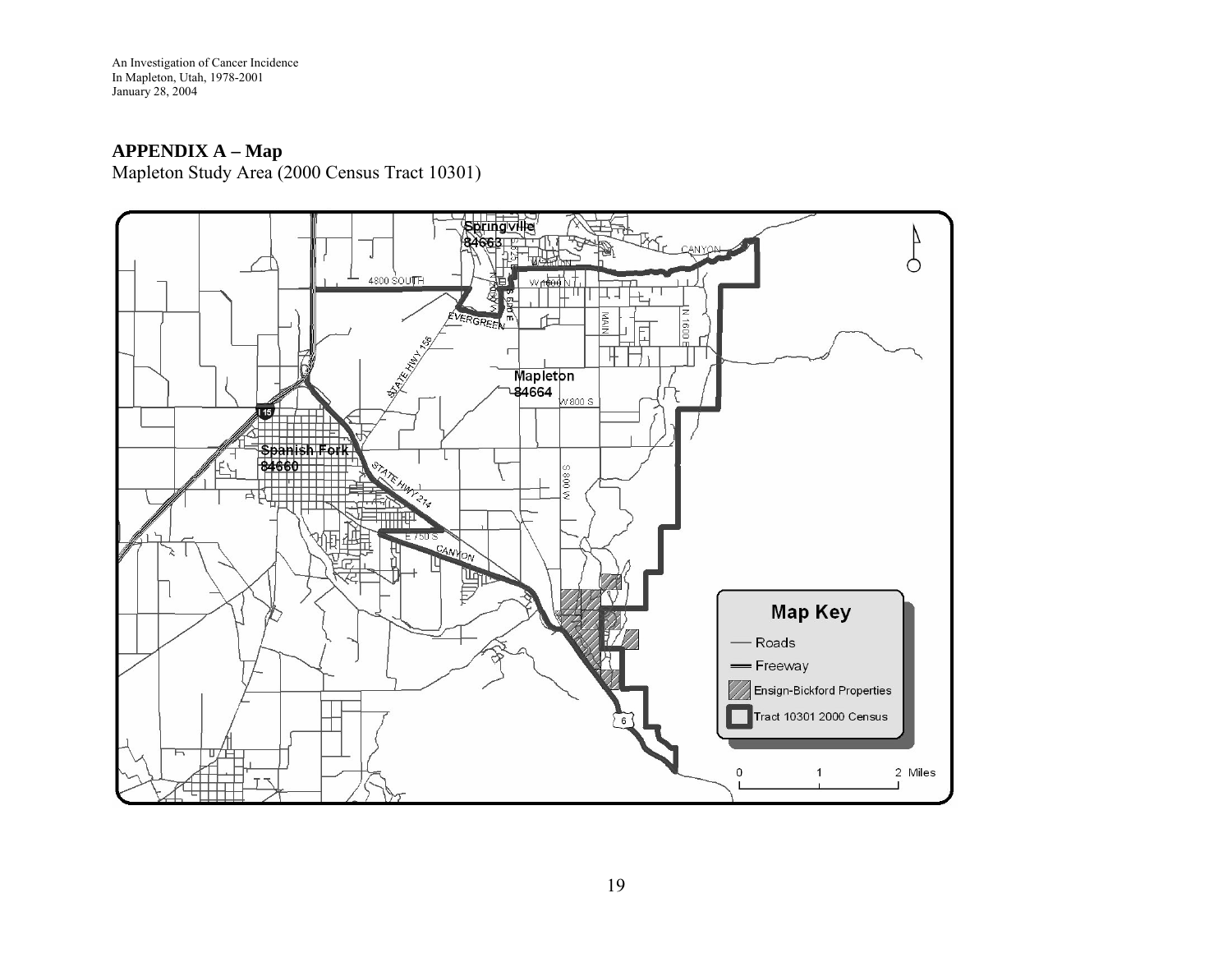# <span id="page-22-0"></span>**APPENDIX B - Population Estimates**

The intercensal population estimates for the community of Mapleton for the years 1970 through 2001. Based on linear estimation with 1970, 1980, 1990, and 2000 Mapleton (Census Tract - 10301) U.S. Census data provided by Geolytics CensusCD products.

|      | <b>Mapleton Population</b> |        |       | <b>Utah Population</b> |         |         |  |
|------|----------------------------|--------|-------|------------------------|---------|---------|--|
| Year | Male                       | Female | Total | Male                   | Female  | Total   |  |
| 1970 | 993                        | 887    | 1880  | 523107                 | 536166  | 1059273 |  |
| 1971 | 1050                       | 959    | 2008  | 543246                 | 556203  | 1099449 |  |
| 1972 | 1106                       | 1030   | 2136  | 563386                 | 576240  | 1139626 |  |
| 1973 | 1163                       | 1102   | 2264  | 583525                 | 596277  | 1179802 |  |
| 1974 | 1219                       | 1173   | 2392  | 603665                 | 616314  | 1219979 |  |
| 1975 | 1276                       | 1245   | 2521  | 623804                 | 636351  | 1260155 |  |
| 1976 | 1333                       | 1316   | 2649  | 643943                 | 656388  | 1300331 |  |
| 1977 | 1389                       | 1388   | 2777  | 664083                 | 676425  | 1340508 |  |
| 1978 | 1446                       | 1459   | 2905  | 684222                 | 696462  | 1380684 |  |
| 1979 | 1502                       | 1531   | 3033  | 704362                 | 716499  | 1420861 |  |
| 1980 | 1559                       | 1602   | 3161  | 724501                 | 736536  | 1461037 |  |
| 1981 | 1591                       | 1621   | 3212  | 737586                 | 749632  | 1487218 |  |
| 1982 | 1624                       | 1639   | 3263  | 750671                 | 762728  | 1513400 |  |
| 1983 | 1656                       | 1658   | 3314  | 763757                 | 775824  | 1539581 |  |
| 1984 | 1689                       | 1676   | 3365  | 776842                 | 788920  | 1565762 |  |
| 1985 | 1721                       | 1695   | 3416  | 789927                 | 802017  | 1591944 |  |
| 1986 | 1753                       | 1714   | 3467  | 803012                 | 815113  | 1618125 |  |
| 1987 | 1786                       | 1732   | 3518  | 816097                 | 828209  | 1644306 |  |
| 1988 | 1818                       | 1751   | 3569  | 829183                 | 841305  | 1670487 |  |
| 1989 | 1851                       | 1769   | 3620  | 842268                 | 854401  | 1696669 |  |
| 1990 | 1883                       | 1788   | 3671  | 855353                 | 867497  | 1722850 |  |
| 1991 | 2022                       | 1933   | 3955  | 881721                 | 892161  | 1773882 |  |
| 1992 | 2162                       | 2078   | 4240  | 908089                 | 916825  | 1824914 |  |
| 1993 | 2301                       | 2223   | 4524  | 934456                 | 941489  | 1875946 |  |
| 1994 | 2441                       | 2368   | 4809  | 960824                 | 966153  | 1926978 |  |
| 1995 | 2580                       | 2513   | 5093  | 987192                 | 990818  | 1978010 |  |
| 1996 | 2719                       | 2658   | 5377  | 1013560                | 1015482 | 2029041 |  |
| 1997 | 2859                       | 2803   | 5662  | 1039928                | 1040146 | 2080073 |  |
| 1998 | 2998                       | 2948   | 5946  | 1066295                | 1064810 | 2131105 |  |
| 1999 | 3138                       | 3093   | 6231  | 1092663                | 1089474 | 2182137 |  |
| 2000 | 3277                       | 3238   | 6515  | 1119031                | 1114138 | 2233169 |  |
| 2001 | 3416                       | 3383   | 6799  | 1145399                | 1138802 | 2284201 |  |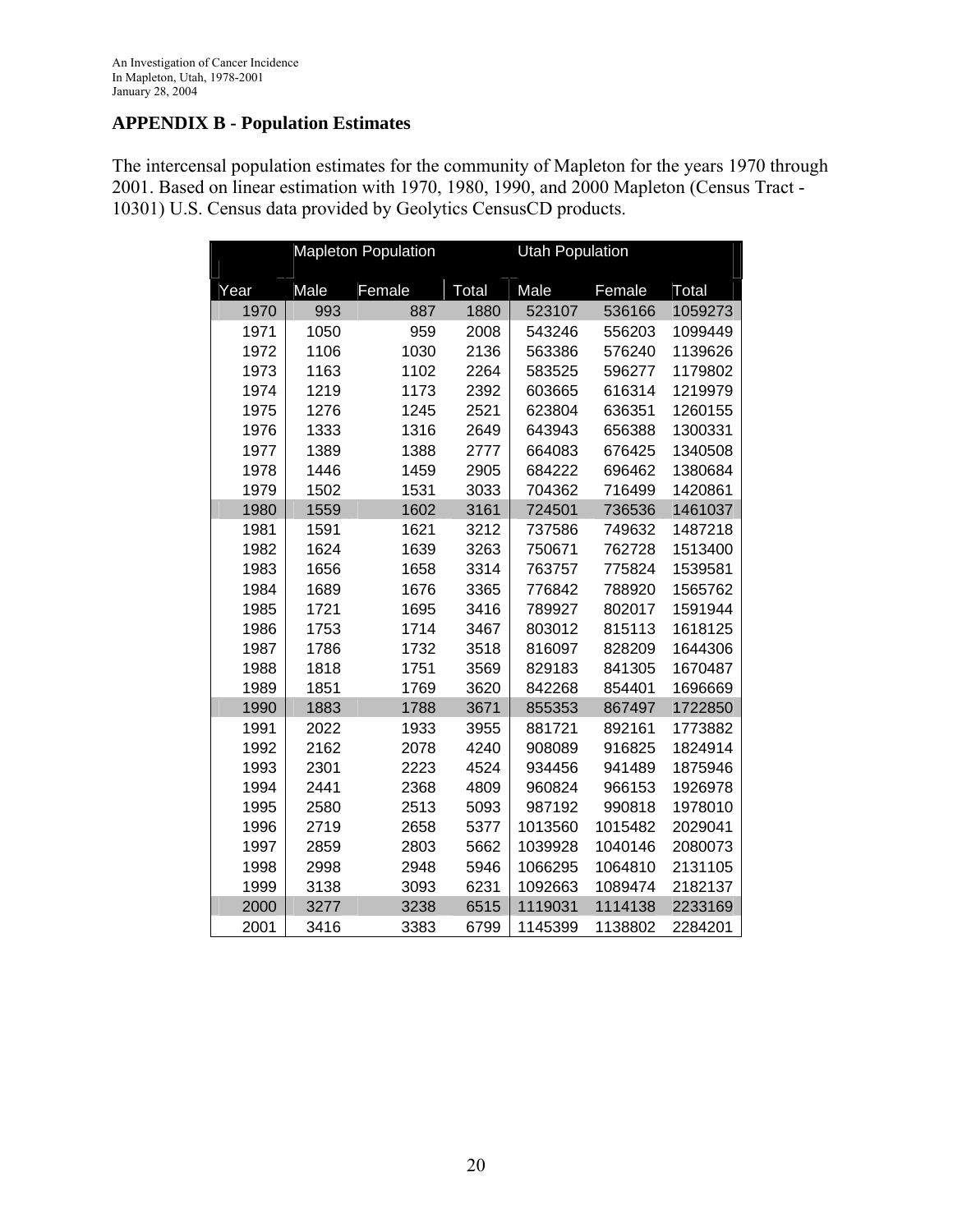# <span id="page-23-0"></span>**APPENDIX C** - **Statistical Calculations**

#### **Age-Adjustment Method (Standardized Morbidity Ratios)**

Standardized morbidity ratios (SMR) were calculated using a statistical method applicable to both the direct and indirect age-adjustment or standardization methods. This method uses the age distribution of each population group and the age-specific rates for the standard population (state of Utah) to calculate the expected number of cancer cases if the rates of disease were constant as in the standard population. The observed number of incidences is then compared (divided) with the expected number of incidences in the study population of Mapleton (census tract 10301) and a ratio is derived, referred to as the SMR. The formula for this ratio =  $\Sigma p_{ia}n_{ia}/\Sigma p_{is}n_{ia}$ 

- Where:  $a = \text{area chosen as the study area (Census Tract } 10301)$ s = area chosen as a reference standard (state of Utah)  $n_{ia}$  = number of individuals in ith class of study area (Census Tract 10301)  $n_{is}$  = number of individuals in ith class of standard area (state of Utah)  $x_{ia}$  = number of cases in ith age class of area a (similarly for s)  $p_{ia} = x_{ia}/n_{ia}$  = incidence rate in ith age class of area a (similarly for s)
- (Harold A. Kahn and Christopher T. Sempos, "Statistical Methods in Epidemiology", Oxford University Press, 1989, pp 85-136.)

The confidence interval for the SMR is the range of values for a calculated SMR with a specified probability (95 percent) of including the true SMR value:

 $[\sqrt{n} \pm (1.96 \text{ X } 0.5)]$ x  $\pm (1.96 \text{ X} 0.5)^2$ 

| Where | п | is the Number of Observed. |
|-------|---|----------------------------|
|       |   | is the Number of Expected. |

(Frumkin, H., Kantrowitz, W. (1987) Cancer Clusters in the Workplace: An Approach to Investigation. *Journal of Occupational Medicine,* Vol. 29 (No. 12):949-952.)

The confidence interval is used as a surrogate test of statistical significance (p-value). Both the pvalue function and the spread of the function can be determined from the confidence interval. The difference between the observed versus the expected is considered significant if the confidence interval for the SMR does not include one (1.0) and if the SMR is greater than one  $(1.0).$ 

(Rothman, K.J. (2002) Epidemiology: An Introduction, Oxford University Press, New York, NY)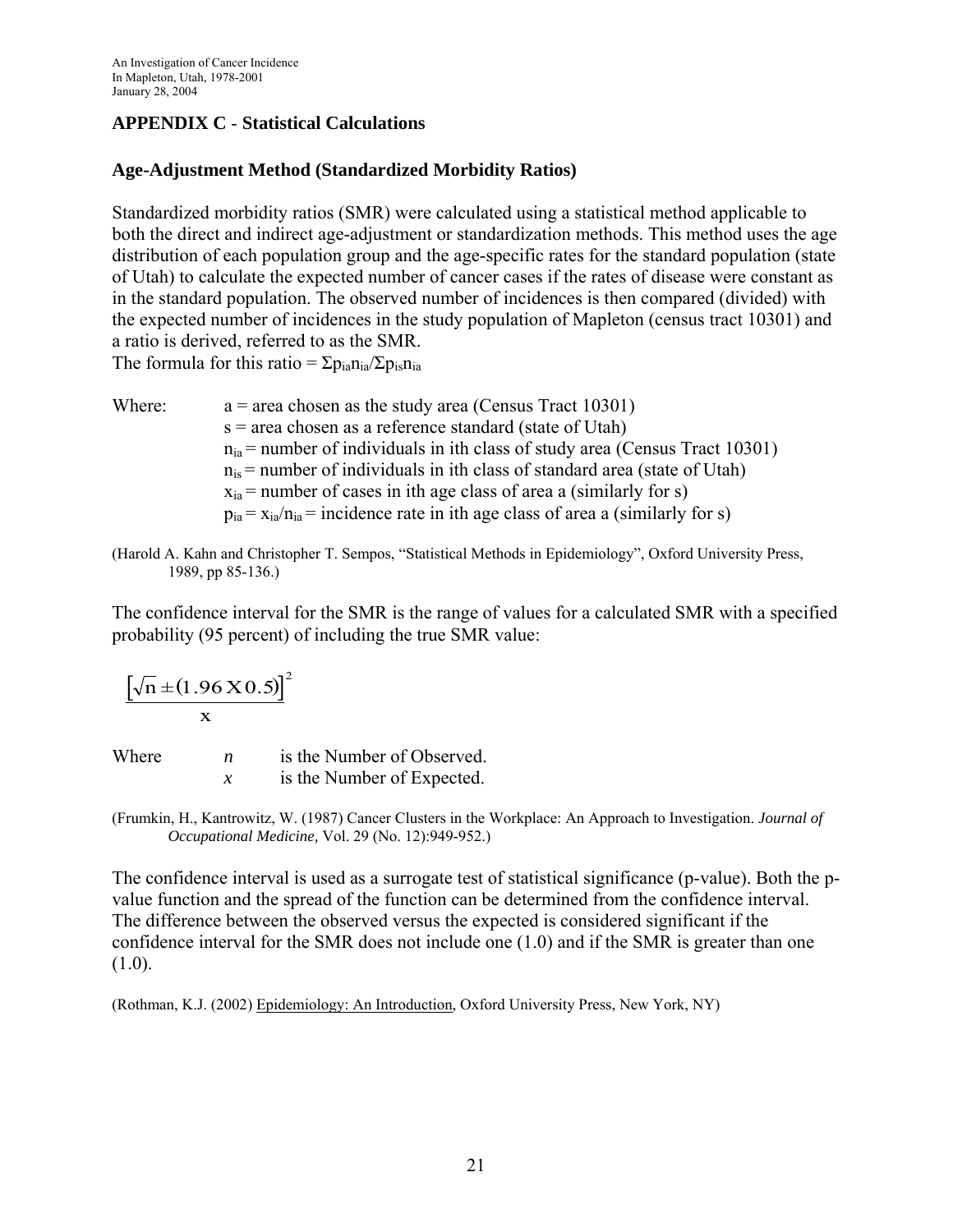# <span id="page-24-0"></span>**APPENDIX D** - **Tables**

Presented are the number of observed cases, expected number of cases, the Standardized Morbidity Ratios, and 95 percent confidence intervals for cancer in Mapleton, census tract 10301, for each of the periods analyzed. The state of Utah was selected as the comparison population. Cancers presented are: Cancer of All Sites, Oral Cavity and Pharynx, Stomach, Colon, Rectum and Rectosigmoid Junction, Urinary Bladder, Prostate, Female Breast, Lung & Bronchus, Soft Tissue, Brain, and Non-Hodgkin's lymphoma combined with Chronic Lymphocytic Leukemia.

The criteria established for determining significance involved two statistical methods:

1. A Standardized Morbidity Ratio greater than one (1.0).

2. A 95 percent confidence interval with limits that do not include one.

-Statistical significance in Tables is denoted by an asterisk (\*).

-SMR means a Standardized Morbidity Ratio.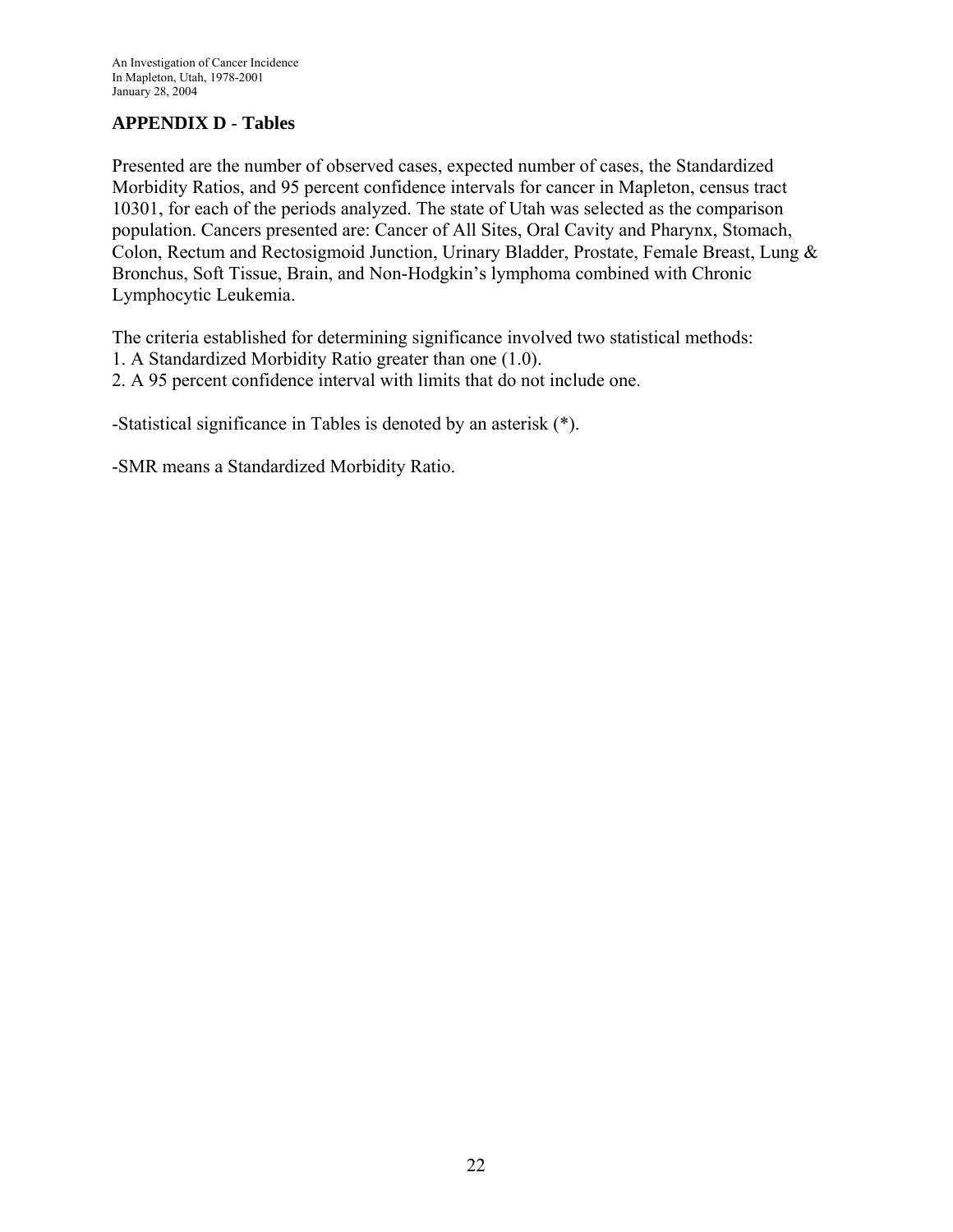#### <span id="page-25-0"></span>*All Sites Combined*

Table 1 Observed cases, expected cases, and standardized morbidity ratios (SMR) with upper and lower 95 percent confidence limits for Cancer of All Sites Combined in census tract 10301 (Mapleton, Utah) 1978 - 2001.

| Years              | $78-81$ | $82 - 86$ | $87-91$ | $92-96$ | $97-01$ | $'78-01$ |
|--------------------|---------|-----------|---------|---------|---------|----------|
| <b>Observed</b>    | 16      | 23        | 61      | 73      | 73      | 246      |
| Expected           | 33.2    | 42.3      | 54.2    | 72.2    | 88.7    | 289.9    |
| <b>SMR</b>         | 0.48    | 0.54      | 1.13    | 1.01    | 0.82    | 0.85     |
| <b>Upper Limit</b> | 0.75    | 0.79      | 1.43    | 1.26    | 1.02    | 0.96     |
| Lower Limit        | 0.27    | 0.34      | 0.86    | 0.79    | 0.64    | 0.75     |

Data Source: Utah Cancer Registry, 2001.

Observed cases are presented as  $\leq$  3 when the number of cases are less than three to protect confidentiality of the cases.

#### *Oral Cavity & Pharynx*

Table 2 Observed cases, expected cases, and standardized morbidity ratios (SMR) with upper and lower 95 percent confidence limits for Cancer of the Oral Cavity & Pharynx in census tract 10301 (Mapleton, Utah) 1978 - 2001.

| Years       | $178 - 81$ | $82 - 86$ | $87-91$ | $92-96$ | '97-01 | $^{\circ}78$ -01 |
|-------------|------------|-----------|---------|---------|--------|------------------|
| Observed    | O          | <3        | <3      | <3      | 0      |                  |
| Expected    | 1.5        | 1.4       | 1.4     | 1.7     | 1.9    | 8.1              |
| <b>SMR</b>  | 0.00       | 0.71      | 0.71    | 0.58    | 0.00   | 0.37             |
| Upper Limit | 0.66       | 2.78      | 2.77    | 2.26    | 0.51   | 0.91             |
| Lower Limit | 0.00       | 0.00      | 0.00    | 0.00    | 0.00   | 0.07             |

Data Source: Utah Cancer Registry, 2001.

Observed cases are presented as  $\leq$  3 when the number of cases are less than three to protect confidentiality of the cases.

#### *Stomach*

Table 3 Observed cases, expected cases, and standardized morbidity ratios (SMR) with upper and lower 95 percent confidence limits for Cancer of the Stomach in census tract 10301 (Mapleton, Utah) 1978 - 2001.

| Years       | $'78-81$ | $82 - 86$ | '87-91' | $92-96$ | $97-01$ | $'78 - 01'$ |
|-------------|----------|-----------|---------|---------|---------|-------------|
| Observed    |          |           | <3      | O       |         | <3          |
| Expected    | 0.7      | 0.8       | 0.9     | 1.0     | 11      | 4.7         |
| <b>SMR</b>  | 0.00     | 0.00      | 2.18    | 0.00    | 0.00    | 0.43        |
| Upper Limit | 1.29     | 1.21      | 6.24    | 0.96    | 0.85    | 1.23        |
| Lower Limit | 0.00     | 0.00      | 0.21    | 0.00    | 0.00    | 0.04        |

Data Source: Utah Cancer Registry, 2001.

Observed cases are presented as  $\leq$  3 when the number of cases are less than three to protect confidentiality of the cases.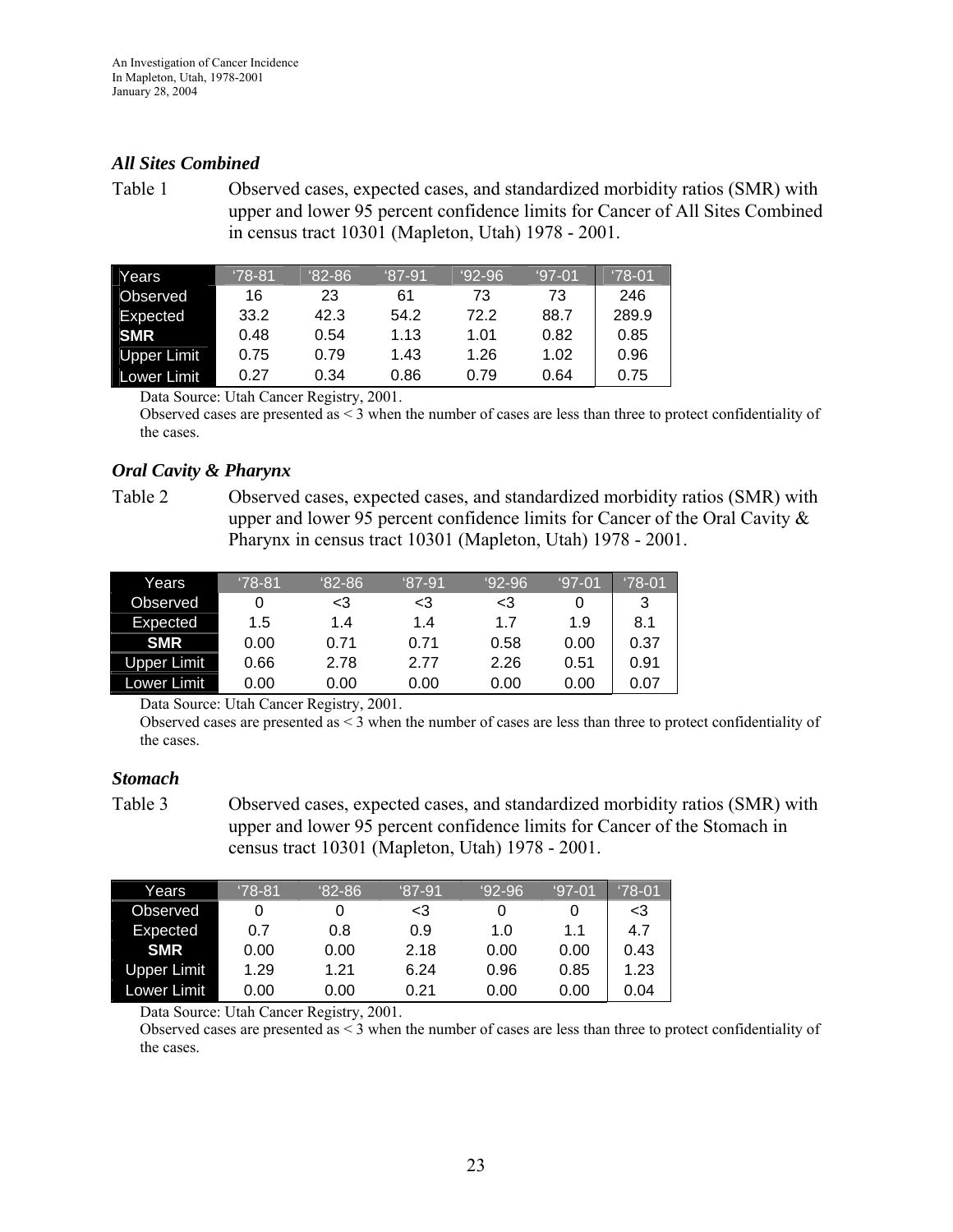### <span id="page-26-0"></span>*Colon*

Table 4 Observed cases, expected cases, and standardized morbidity ratios (SMR) with upper and lower 95 percent confidence limits for Cancer of the Colon in census tract 10301 (Mapleton, Utah) 1978 - 2001.

| Years       | $'78-81$ | $82 - 86$ | $^{\circ}87 - 91$ | $92-96$ | $97-01$ | $'78-01$ |
|-------------|----------|-----------|-------------------|---------|---------|----------|
| Observed    | 0        |           | 4                 | 9       | 5       | 18       |
| Expected    | 2.6      | 3.7       | 4.3               | 5.1     | 6.1     | 21.9     |
| <b>SMR</b>  | 0.00     | 0.00      | 0.94              | 1 77    | 0.82    | 0.82     |
| Upper Limit | 0.36     | 0.26      | 2.09              | 3.12    | 1.70    | 1.24     |
| Lower Limit | 0.00     | 0.00      | 0.24              | 0.80    | 0.26    | 0.49     |

Data Source: Utah Cancer Registry, 2001.

Observed cases are presented as  $\leq$  3 when the number of cases are less than three to protect confidentiality of the cases.

#### *Rectum & Rectosigmoid Junction*

Table 5 Observed cases, expected cases, and standardized morbidity ratios (SMR) with upper and lower 95 percent confidence limits for Cancer of the Rectum  $\&$ Rectosigmoid Junction in census tract 10301 (Mapleton, Utah) 1978 - 2001.

| Years       | '78-81 | $82 - 86$ | '87-91 | $92-96$ | '97-01 | '78-01 |
|-------------|--------|-----------|--------|---------|--------|--------|
| Observed    | <3     |           | 3      | <3      | <3     |        |
| Expected    | 1.2    | 1.5       | 1.7    | 21      | 2.7    | 9.3    |
| <b>SMR</b>  | 0.83   | 0.00      | 1.77   | 0.48    | 0.74   | 0.75   |
| Upper Limit | 3.26   | 0.62      | 4.33   | 1.88    | 2.11   | 1.41   |
| Lower Limit | 0.00   | 0.00      | 0.33   | 0.00    | 0.07   | 0.30   |

Data Source: Utah Cancer Registry, 2001.

Observed cases are presented as  $\leq$  3 when the number of cases are less than three to protect confidentiality of the cases.

### *Urinary Bladder*

Table 6 Observed cases, expected cases, and standardized morbidity ratios (SMR) with upper and lower 95 percent confidence limits for Cancer of the Bladder in census tract 10301 (Mapleton, Utah) 1978 - 2001.

| Years              | $178 - 81$ | '82-86 | $'87-91$ | $92-96$ | '97-01 | $'78-01$ |
|--------------------|------------|--------|----------|---------|--------|----------|
| Observed           |            |        | <3       | 4       | 3      | 8        |
| Expected           | 1.5        | 17     | 2.1      | 2.8     | 3.6    | 11.8     |
| <b>SMR</b>         | 0.00       | 0.00   | 0.48     | 1.41    | 0.83   | 0.68     |
| <b>Upper Limit</b> | 0.63       | 0.57   | 1.88     | 3.12    | 2.03   | 1.23     |
| Lower Limit        | 0.00       | 0.00   | 0.00     | 0.37    | 0.16   | 0.29     |

Data Source: Utah Cancer Registry, 2001.

Observed cases are presented as < 3 when the number of cases are less than three to protect confidentiality of the cases.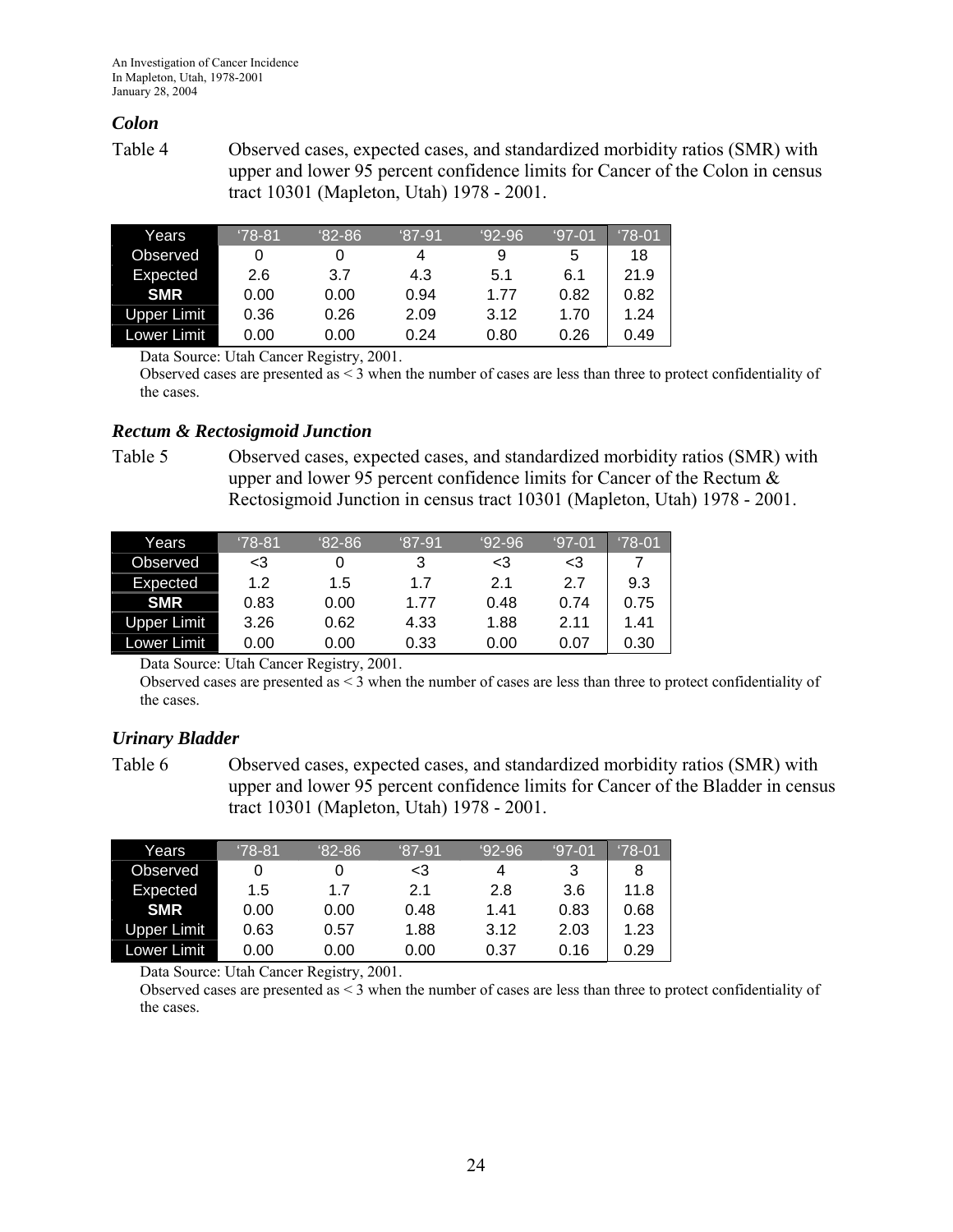#### <span id="page-27-0"></span>*Prostate*

Table 7 Observed cases, expected cases, and standardized morbidity ratios (SMR) with upper and lower 95 percent confidence limits for Cancer of the Prostate in census tract 10301 (Mapleton, Utah) 1978 - 2001.

| Years              | $'78-81$ | $82 - 86$ | $87-91$ | $92-96$ | $97-01$ | $'78-01$ |
|--------------------|----------|-----------|---------|---------|---------|----------|
| Observed           | -3       | 6         | 15      | 23      | 20      | 66       |
| Expected           | 4.5      | 6.4       | 10.2    | 15.6    | 17.3    | 52.8     |
| <b>SMR</b>         | 0.44     | 0.94      | 1.48    | 1.48    | 1.16    | 1.25     |
| <b>Upper Limit</b> | 1.27     | 1.84      | 2.32    | 2 14    | 1.72    | 1.57     |
| Lower Limit⊺       | 0.04     | 0.34      | 0.82    | 0.94    | 0.70    | 0.97     |

Data Source: Utah Cancer Registry, 2001.

Observed cases are presented as  $\leq$  3 when the number of cases are less than three to protect confidentiality of the cases.

#### *Female Breast*

Table 8 Observed cases, expected cases, and standardized morbidity ratios (SMR) with upper and lower 95 percent confidence limits for Female Breast Cancer in census tract 10301 (Mapleton, Utah) 1978 - 2001.

| Years       | $'78-81$ | $82 - 86$ | $87-91$ | $92-96$ | $97-01$ | $'78-01$ |
|-------------|----------|-----------|---------|---------|---------|----------|
| Observed    | <3       | <3        | 10      | 11      | 13      | 38       |
| Expected    | 4.7      | 6.5       | 8.4     | 10.8    | 14.4    | 44.6     |
| <b>SMR</b>  | 0.42     | 0.31      | 1.19    | 1.01    | 0.91    | 0.85     |
| Upper Limit | 1.21     | 0.89      | 2.04    | 1.70    | 1.46    | 1.15     |
| Lower Limit | 0.04     | 0.03      | 0.57    | 0.50    | 0.48    | 0.60     |

Data Source: Utah Cancer Registry, 2001.

Observed cases are presented as  $\leq$  3 when the number of cases are less than three to protect confidentiality of the cases.

### *Lung & Bronchus*

Table 9 Observed cases, expected cases, and standardized morbidity ratios (SMR) with upper and lower 95 percent confidence limits for Cancer of the Lung & Bronchus in census tract 10301 (Mapleton, Utah) 1978 - 2001.

| Years       | $'78-81$ | $82 - 86$ | $87-91$ | $92-96$ | $97-01$ | $'78-01$ |
|-------------|----------|-----------|---------|---------|---------|----------|
| Observed    | 0        | <3        | 4       | <3      | <3      | 8        |
| Expected    | 2.8      | 3.8       | 4.4     | 5.7     | 6.5     | 23.4     |
| <b>SMR</b>  | 0.00     | 0.26      | 0.91    | 0.18    | 0.31    | 0.34     |
| Upper Limit | 0.34     | 1.04      | 2.02    | 0.69    | 0.88    | 0.62     |
| Lower Limit | 0.00     | 0.00      | 0.24    | 0.00    | 0.03    | 0.15     |

Data Source: Utah Cancer Registry, 2001.

Observed cases are presented as  $\leq$  3 when the number of cases are less than three to protect confidentiality of the cases.